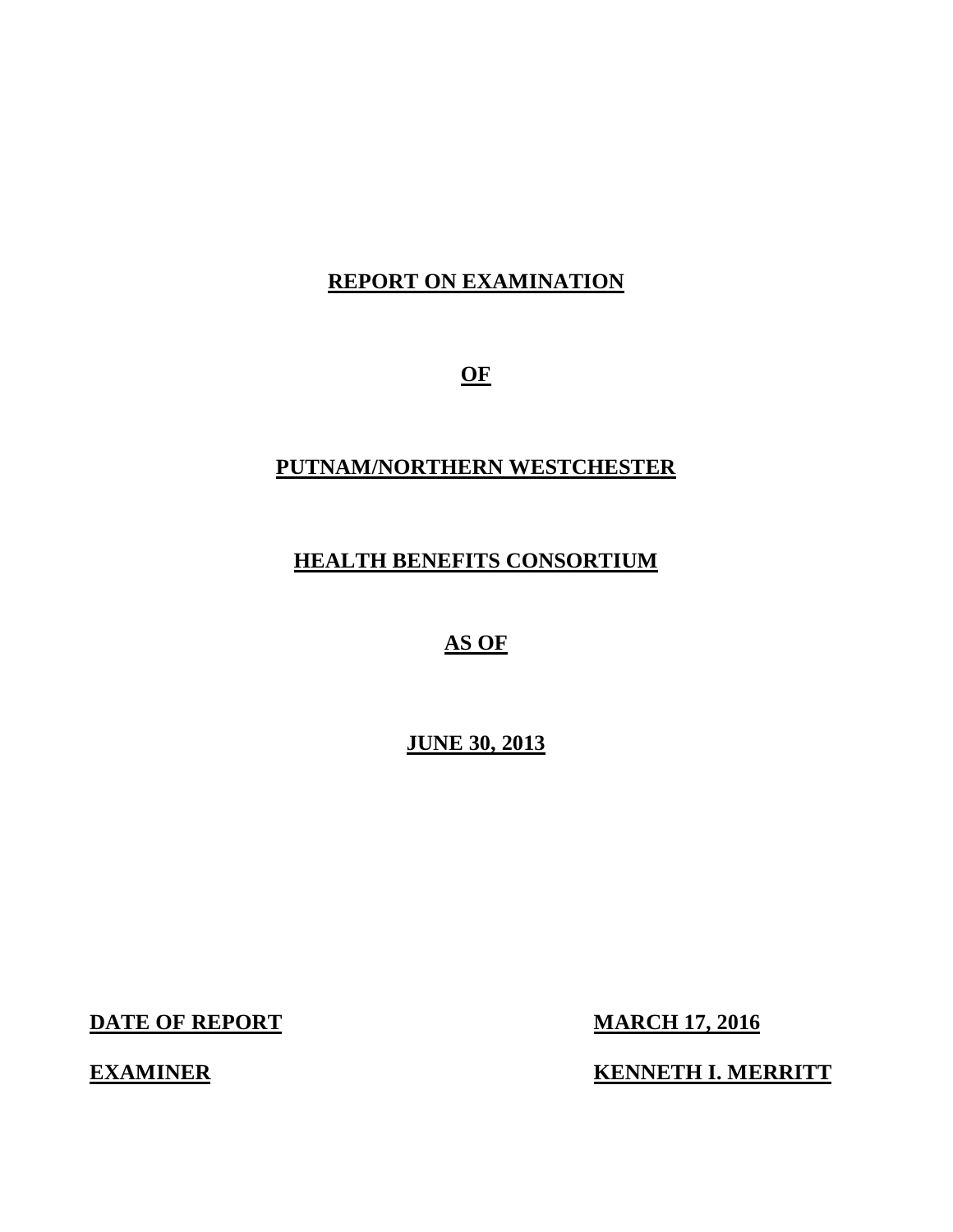### **TABLE OF CONTENTS**

| <u>ITEM NO.</u> |                                                          | PAGE NO.       |
|-----------------|----------------------------------------------------------|----------------|
| 1.              | Scope of the examination                                 | $\overline{2}$ |
| 2.              | Description of the Plan                                  | 4              |
|                 | Corporate governance<br>A.                               | 5              |
|                 | <b>B.</b><br><b>Municipal Cooperation Agreement</b>      | 9              |
|                 | C.<br>Third party administrators                         | 10             |
|                 | Territory and plan of operation<br>D.                    | 12             |
|                 | Stop-loss insurance<br>E.                                | 13             |
| 3.              | <b>Financial statements</b>                              | 15             |
|                 | <b>Balance</b> sheet<br>A.                               | 17             |
|                 | <b>B.</b><br>Statement of revenue, expenses, and surplus | 19             |
| 4.              | Claims payable (including claims stabilization reserve)  | 20             |
| 5.              | Market conduct activities                                | 22             |
|                 | Operational<br>A.                                        | 23             |
|                 | <b>B.</b><br>Prompt payment of claims                    | 25             |
| 6.              | Compliance with prior report on examination              | 27             |
| 7.              | Summary of comments and recommendations                  | 30             |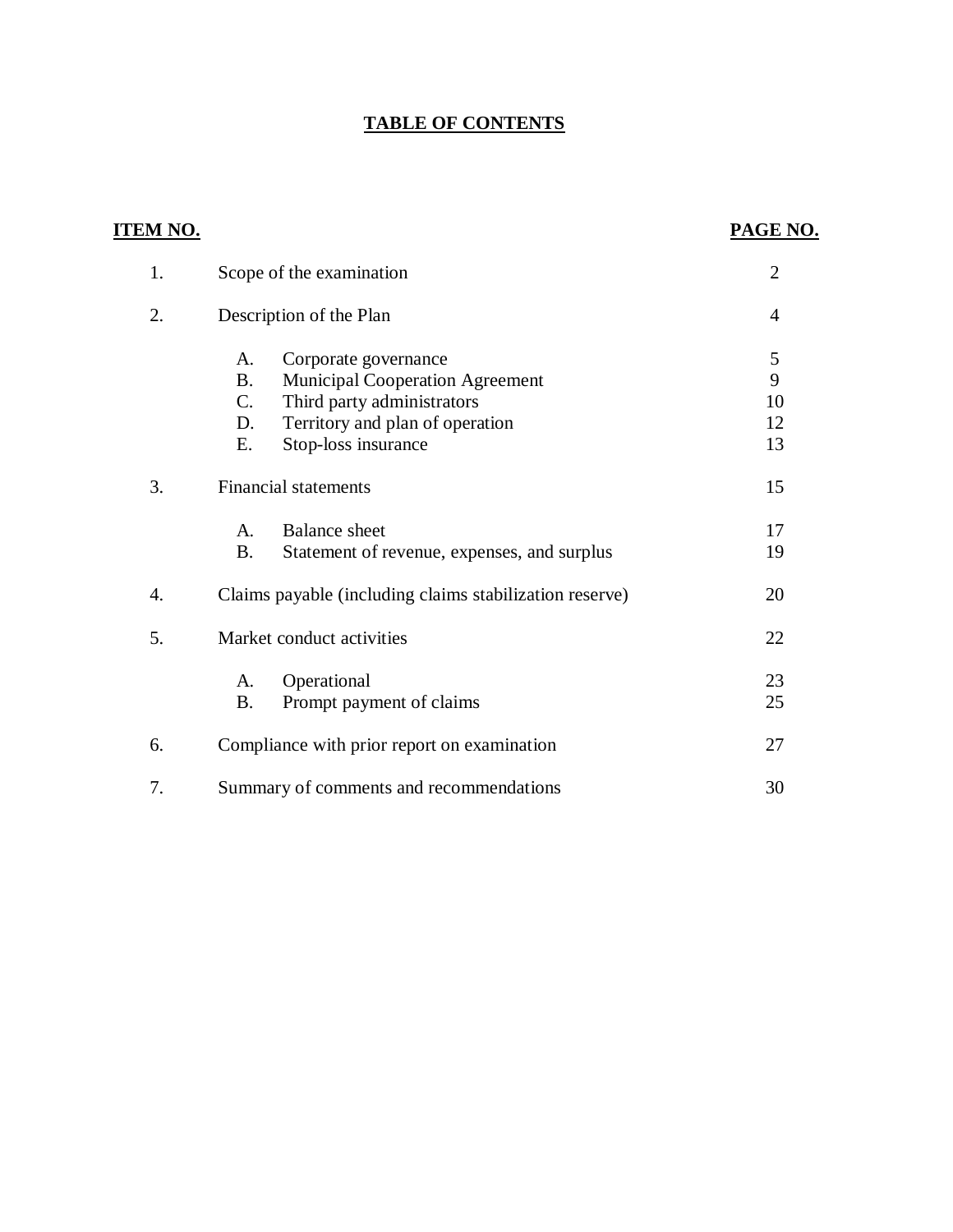

# NEW YORK STATE DEPARTMENT<sub>of</sub><br>FINANCIAL SERVICES

Andrew M. Cuomo **Maria T. Vullo** Andrew M. Cuomo **Maria T. Vullo** Andrew M. Cuomo **Maria T. Vullo** Governor **Acting Superintendent Acting Superintendent** 

March 17, 2016

 Honorable Maria T. Vullo Acting Superintendent of Financial Services Albany, New York 12257

Madam:

 Pursuant to the requirements of the New York Insurance Law and acting in accordance with the instructions contained in Appointment Number 31189, dated June 5, 2014, attached hereto, I have made an examination into the condition and affairs of the Putnam/Northern Westchester Health Benefits Consortium, which is authorized to operate as a municipal cooperative health benefit plan pursuant to the provisions of Article 47 of the New York Insurance Law, as of June 30, 2013, and respectfully submit the following report thereon.

 Health Benefits Consortium, located at 200 Boces Drive, Yorktown Heights, New York. The examination was conducted at the home office of Putnam/Northern Westchester

 Wherever the designations the "Plan" or "Consortium" appear herein, without qualification, they should be understood to indicate the Putnam/Northern Westchester Health Benefits Consortium.

 Wherever the designation the "Department" appears herein, without qualification, it should be understood to indicate the New York State Department of Financial Services.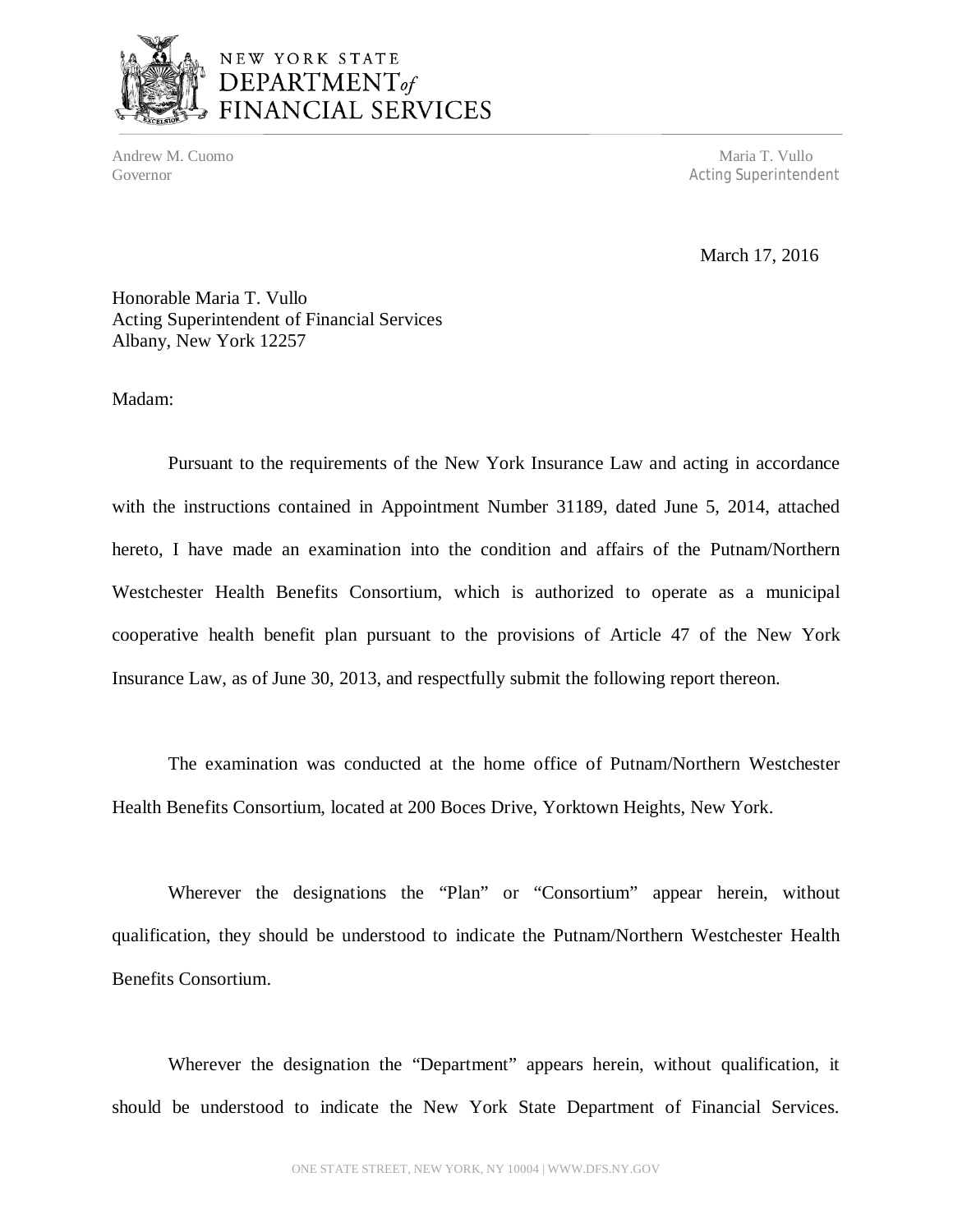#### $1.$ **<u>SCOPE OF THE EXAMINATION</u>**

 The previous examination of the Plan was conducted as of June 30, 2010. This examination of the Plan was a combined (financial and market conduct) examination and covered the three-year period from July 1, 2010, through June 30, 2013. The financial component of the examination was conducted as a financial examination, as defined in the National Association of Insurance Commissioners ("NAIC") *Financial Condition Examiners*  Handbook, 2014 Edition (the "Handbook"). The examination was conducted observing the guidelines and procedures in the Handbook, and where deemed appropriate by the examiner, transactions occurring subsequent to June 30, 2013 were also reviewed.

 accordance with the provisions of the Handbook, which provides guidance for the establishment of an examination plan based on the examiner's assessment of risk in the Plan's operations and utilized that assessment in formulating the nature and extent of the examination. The examiner planned and performed the examination to evaluate the Plan's current financial condition, as well as to identify prospective risks that may threaten the future solvency of the Plan. The financial portion of the examination was conducted on a risk-focused basis, in

 assessed the internal control systems and procedures used to mitigate those risks. The examination also included an assessment of the principles used and significant estimates made by management, an evaluation of the overall financial statement presentation, and a determination of management's compliance with the Department's statutes and guidelines, and the applicable statutes of the New York State General Municipal Law. The examiner identified key processes, assessed the risks within those processes and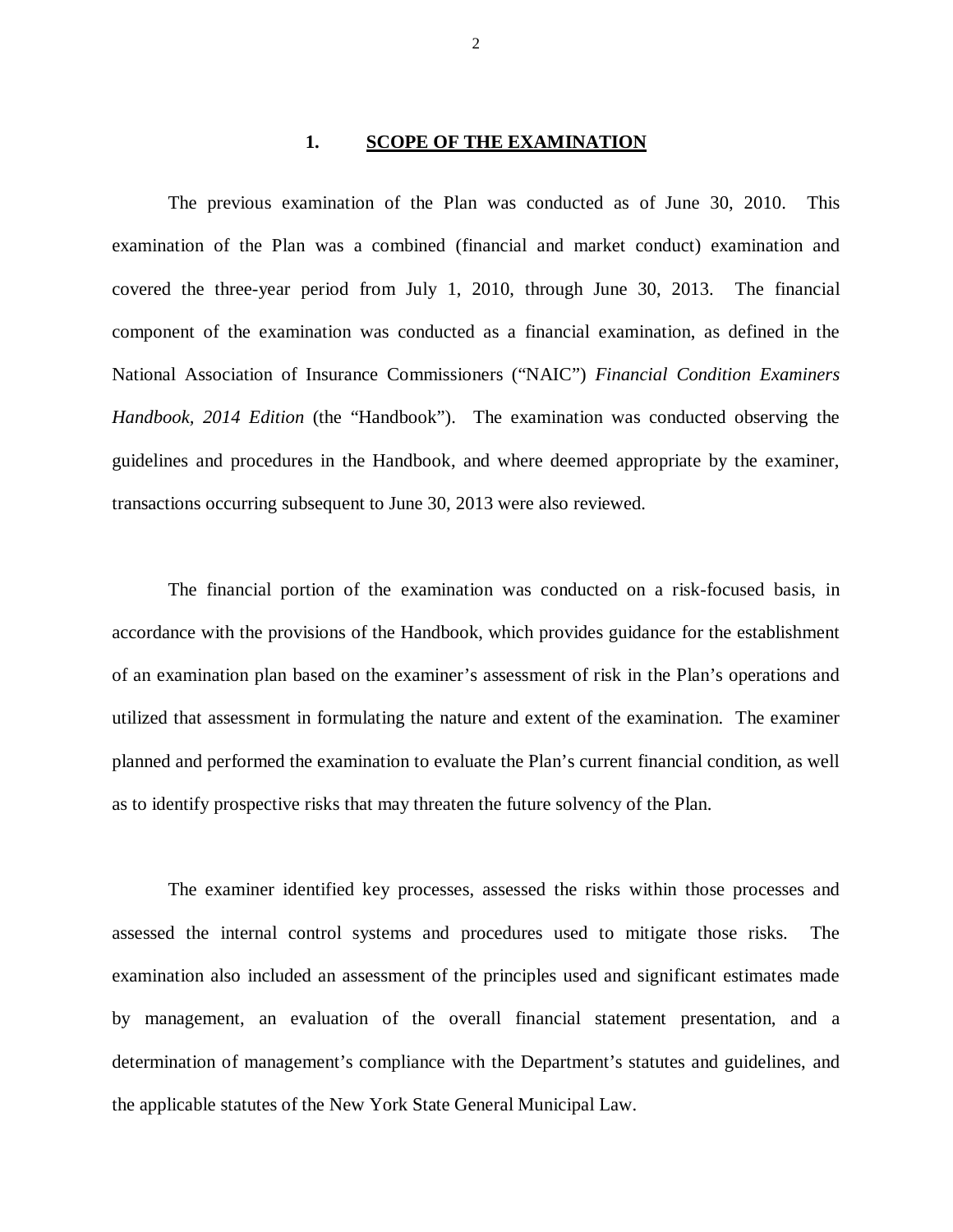Information concerning the Plan's organizational structure, business approach and control environment were utilized to develop the examination approach. The examination evaluated the Plan's risks and management activities in accordance with the NAIC's nine branded risk categories.

These categories are as follows:

- Pricing/Underwriting
- Reserving
- Operational
- Strategic
- **•** Credit
- Market
- Liquidity
- Legal
- Reputational

 The Plan was audited for fiscal year 2011 by the accounting firm of Sickler, Torchia, Allen and Churchill, CPAs, PC. During fiscal years 2012 and 2013, the Plan was audited by the accounting firm of UHY LLP ("UHY"). The Consortium received an unqualified opinion in each of those years. Certain audit workpapers of UHY, in connection with its audit of the Plan's 2013 fiscal year-end financial statements, were reviewed and relied upon by the examiner in conjunction with this examination.

 This report on examination is confined to financial statements and comments on those matters which involve departures from laws, regulations or rules, or which are deemed to require an explanation or description.

 A review was also made to ascertain what actions were taken by the Plan with regard to the recommendations contained in the prior report on examination.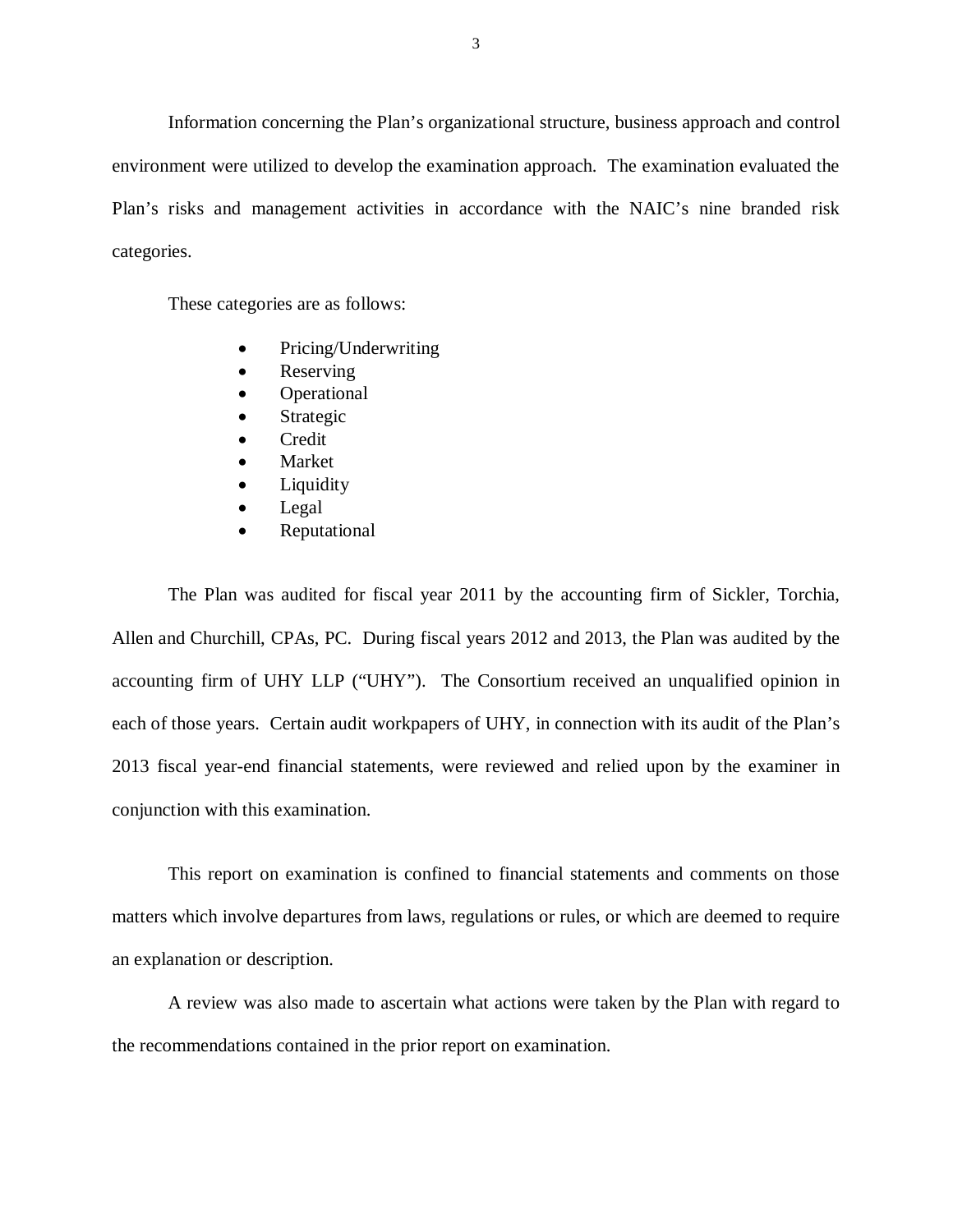#### **DESCRIPTION OF THE PLAN**

 Putnam/Northern Westchester Health Benefits Consortium was organized in 1987 pursuant to Article 5-G of the New York General Municipal Law for the purpose of providing health insurance benefits to participating county and city school districts and Putnam Northern Westchester Board of Cooperative Educational Services ("Putnam Northern Westchester BOCES"). The Plan received a certificate of authority from the Department, effective November 1, 1999 under Article 47 of the New York Insurance Law to continue operating as a self-funded municipal cooperative health benefit plan. The Consortium comprises thirteen school districts and Putnam Northern Westchester BOCES, whose objective is to collectively administer a low- cost, self-funded health insurance program that provides hospital, medical and prescription drug benefits to the active employees, retirees and their dependents from each of the school districts and Putnam Northern Westchester BOCES.

 The Consortium's participating members consisted of the following local school districts located throughout Putnam and Northern Westchester counties and Putnam Northern Westchester BOCES, as of June 30, 2013:

| <b>Brewster Central School District</b>            | <b>Lakeland Central School District</b>      |
|----------------------------------------------------|----------------------------------------------|
| <b>Briarcliff Manor Union Free School District</b> | Mahopac Central School District              |
| Chappaqua Central School District                  | Peekskill City School District               |
| Croton-Harmon Union Free School District           | <b>Putnam Valley Central School District</b> |
| <b>Garrison Union Free School District</b>         | <b>Putnam Northern Westchester BOCES</b>     |
| Haldane Central School District                    | <b>Somers Central School District</b>        |
| <b>Hendrick Hudson Central School District</b>     | <b>Yorktown Central School District</b>      |

4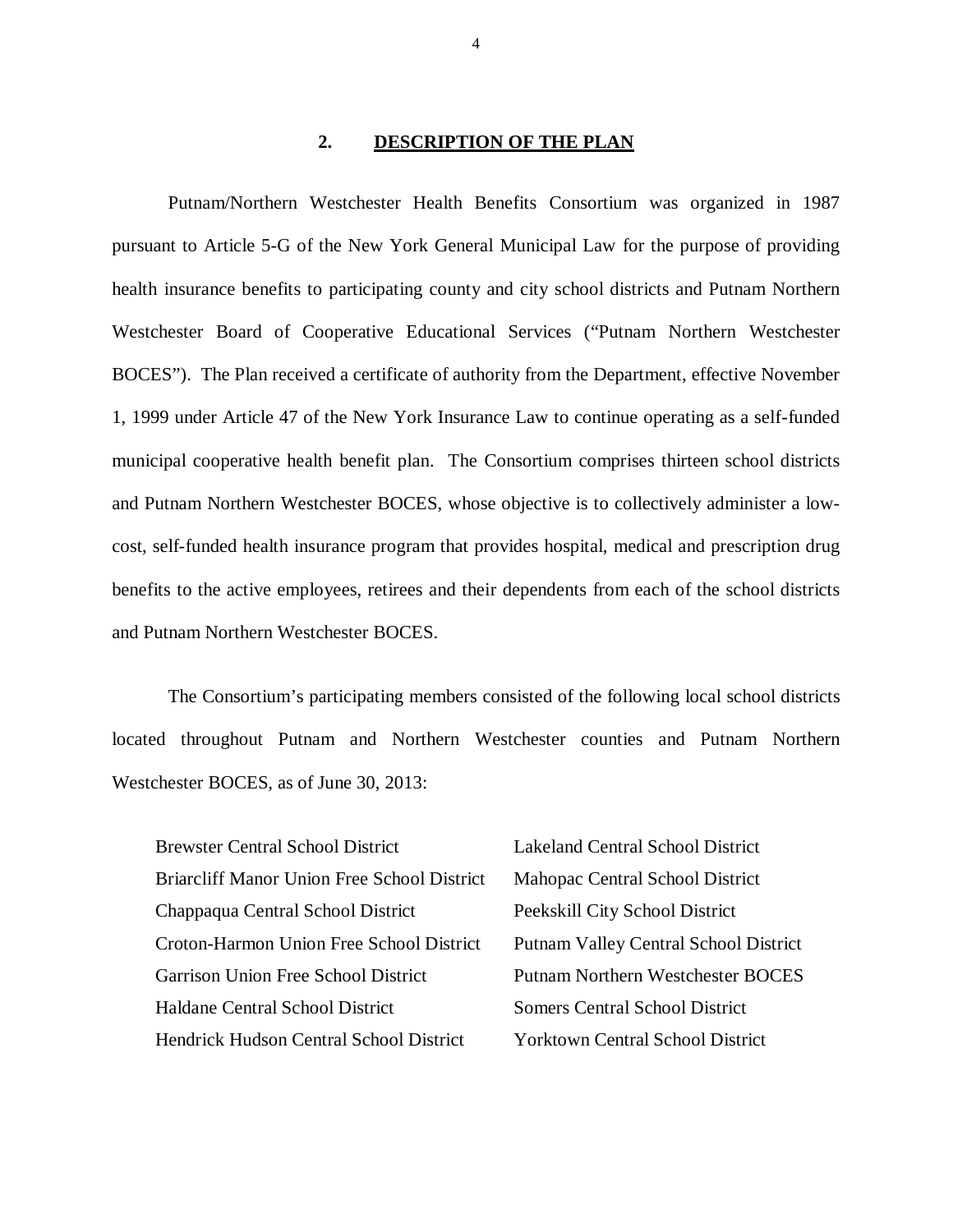School districts applying for membership into the Plan may do so on the basis of an approval of a majority of the Consortium's Board of Trustees.

#### $A<sub>1</sub>$ Corporate Governance

 Pursuant to the Consortium's Municipal Cooperation Agreement, which was last approved by the Department effective June 1, 2000, management of the Consortium is to be vested in a Board of Trustees (the "Board") consisting of five members. Individuals serving on the Board are elected by a majority of the Plan's participating member school districts and Putnam Northern Westchester BOCES. Each Trustee may serve on the Board for an indefinite period or until either their voluntary resignation or removal from office by a majority vote of the Consortium's members.

 The following individuals were members of the Plan's board of trustees as of June 30, 2013:

| Name and Residence             | <b>Principal Business Affiliation</b>                                                        |
|--------------------------------|----------------------------------------------------------------------------------------------|
| Diane Chaissan<br>Newburgh, NY | Director of Finance and Administrative Services,<br>Croton-Harmon Union Free School District |
| Tim Conway                     | Interim Superintendent,                                                                      |
| Brewster, NY                   | <b>Brewster Central School District</b>                                                      |
| <b>Starr Dinio</b>             | Business Administrator,                                                                      |
| Wappingers Falls, NY           | Mahopac Central School District                                                              |
| John McCarthy                  | Assistant Superintendent,                                                                    |
| Hopewell Junction, NY          | <b>Putnam Northern Westchester BOCES</b>                                                     |
| <b>Raymond Morningstar</b>     | Assistant Superintendent,                                                                    |
| Mohegan, NY                    | <b>Lakeland Central School District</b>                                                      |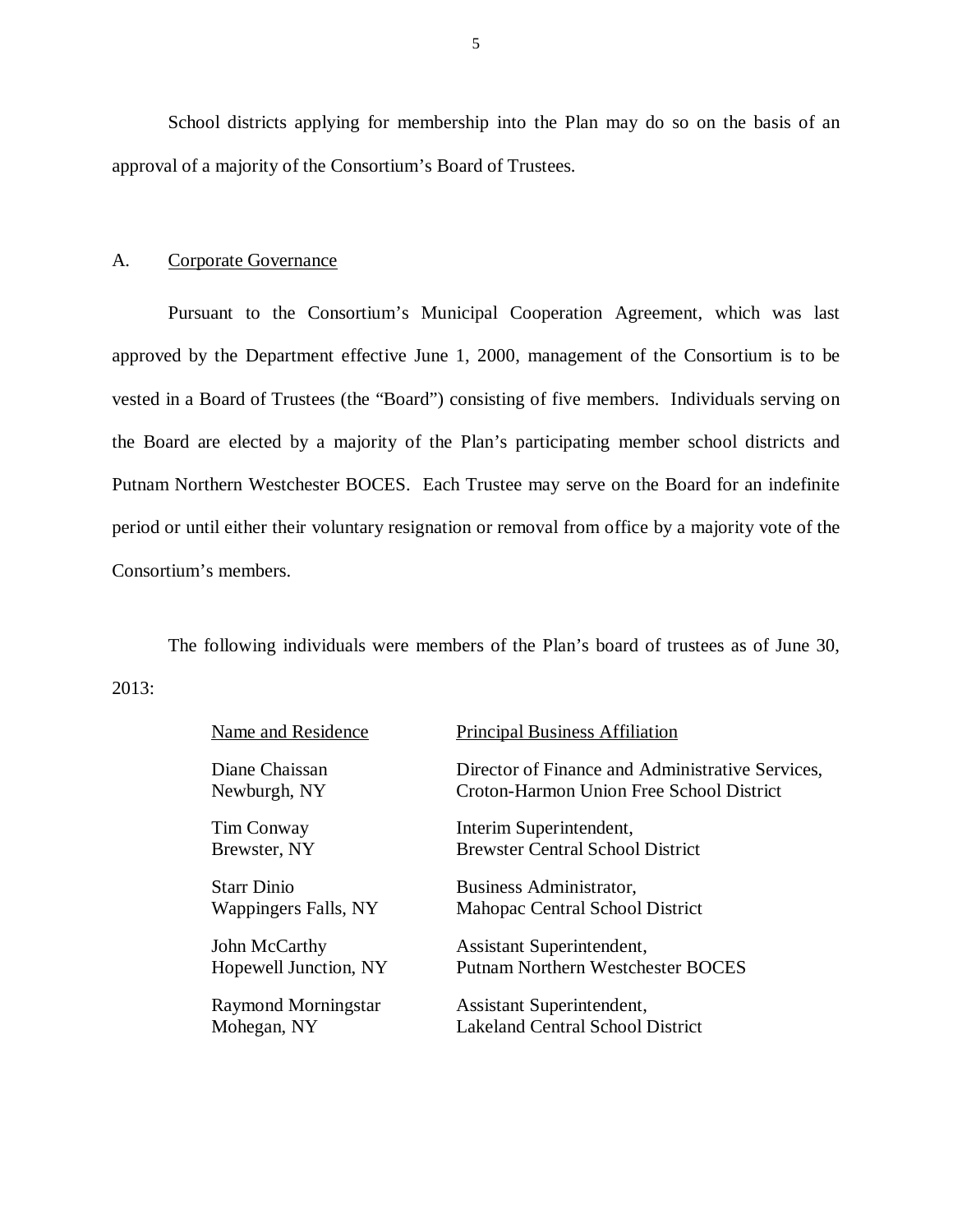The following individuals were appointed as officers of the Plan as of June 30, 2013:

| Name                | Position                       |
|---------------------|--------------------------------|
| Diane Chaissan      | President                      |
| <b>Todd Currie</b>  | <b>Chief Financial Officer</b> |
| Raymond Morningstar | Secretary                      |

 The Board of Trustees met at least twice during each of the fiscal years under examination, as required by Article IV of the Plan's Municipal Cooperation Agreement. Board meetings were generally well attended by the Trustees with each Trustee attending at least one-half of all the total meetings they were eligible to attend during the examination period.

Article 3, Section 39 of the New York State General Municipal Law states the following,

in part:

 "Investment policies for local governments. 1. Each local government, which for purposes of this section shall include…school districts including boards of cooperative educational services and district corporations… shall by resolution adopt a comprehensive investment policy which details the local government's operative policy and instructions to officers and staff regarding the investing, monitoring and reporting of funds of the local government."

The Consortium currently does not have in place any formal written investment policies,

in contravention of Article 3, Section 39 of the New York State General Municipal Law.

It is recommended that the Plan comply with Article 3, Section 39 of the New York

General Municipal Law and establish a comprehensive written investment policy.

 In accordance with the Plan's Municipal Cooperation Agreement, in addition to the above mentioned Board of Trustees, the Plan maintains a twelve member Joint Governance Board ("JGB") that consists of the same five individuals that serve on the Plan's Board of Trustees, plus other school districts administrators and employees' union labor representatives. The JGB provides a broader and more inclusive governance of the Plan due to the varied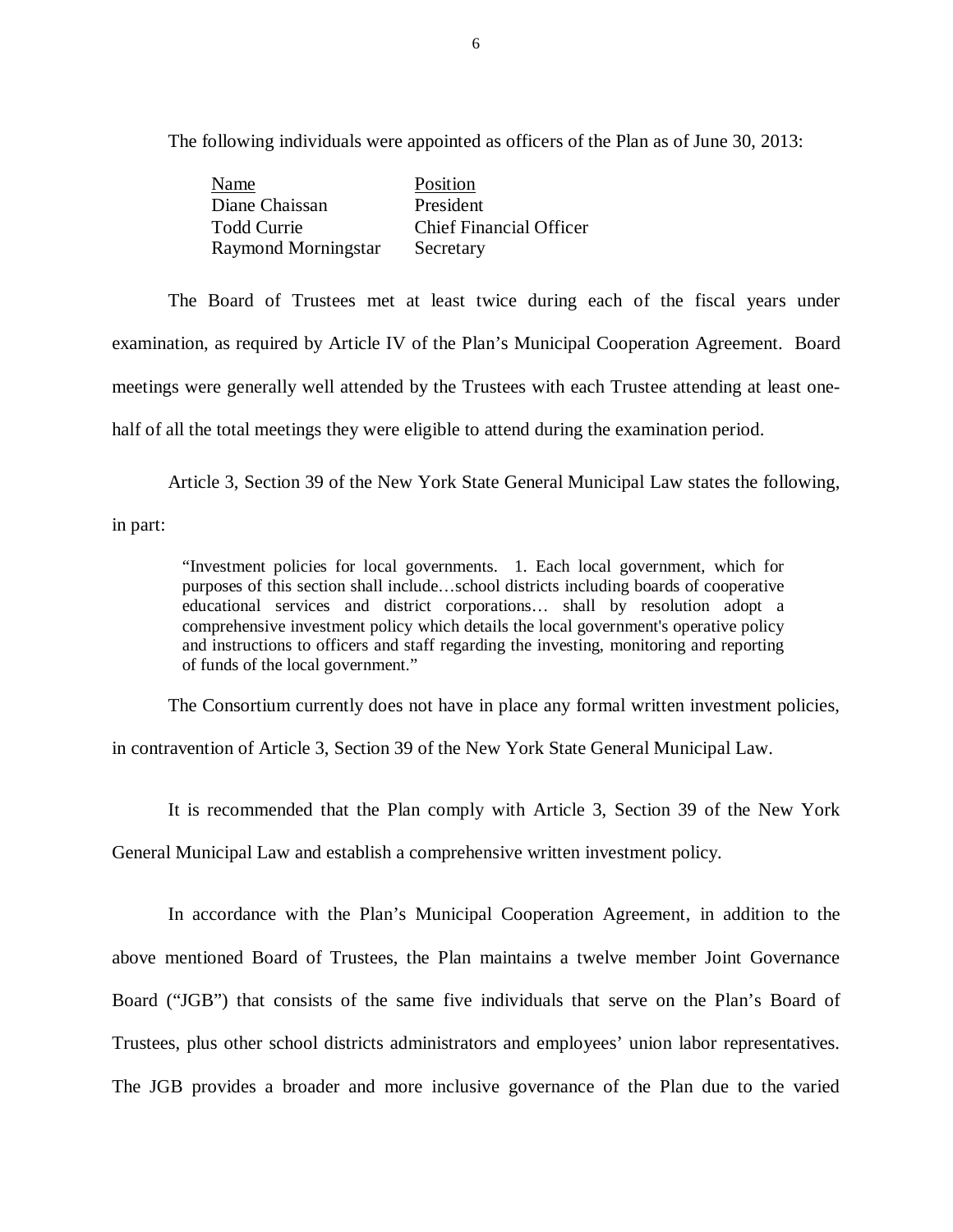backgrounds of the members. The JGB operates according to a Joint Governance Agreement (the "JGB Agreement") that was established by the Plan, effective on July 1, 1992. The JGB Agreement calls for the JGB to provide support and assistance to the Board of Trustees and to act principally on matters affecting the administration of the Plan. The Agreement requires the JGB to meet at least two times during each calendar year.

The Plan's existing Joint Governance Board Agreement, Item B, states the following:

 "There shall be a Joint Governance Board (Board) established which shall replace the management Finance Committee and the employee Governance Board. Such Board shall not exceed twelve (12) members in size and will be equally represented by representatives and alternates chosen by the participating employers and by the unions representing the employees of the participating employers."

The following thirteen (13) members served on the JGB of the Plan as of June 30, 2013:

| Principal Affiliation<br>Name and Residence |                                                  |
|---------------------------------------------|--------------------------------------------------|
| Douglas Andreotti                           | Teacher,                                         |
| Poughkeepsie, NY                            | <b>Putnam Northern Westchester BOCES</b>         |
| George Benack                               | Teacher,                                         |
| Millwood, NY                                | Chappaqua Central School District                |
| Diane Chaissan                              | Director of Finance and Administrative Services, |
| Newburgh, NY                                | Croton-Harmon Union Free School District         |
| Gloria Colucci                              | Superintendent,                                  |
| Hopewell Junction, NY                       | <b>Garrison Union Free School District</b>       |
| <b>Starr Dinio</b>                          | Business Administrator,                          |
| Wappinger Falls, NY                         | Mahopac Central School District                  |
| Edward Furman, Jr.                          | Superintendent,                                  |
| <b>Stony Point, NY</b>                      | Croton-Harmon Union Free School District         |
| John McCarthy                               | Assistant Superintendent,                        |
| Hopewell, NY                                | <b>Putnam Northern Westchester BOCES</b>         |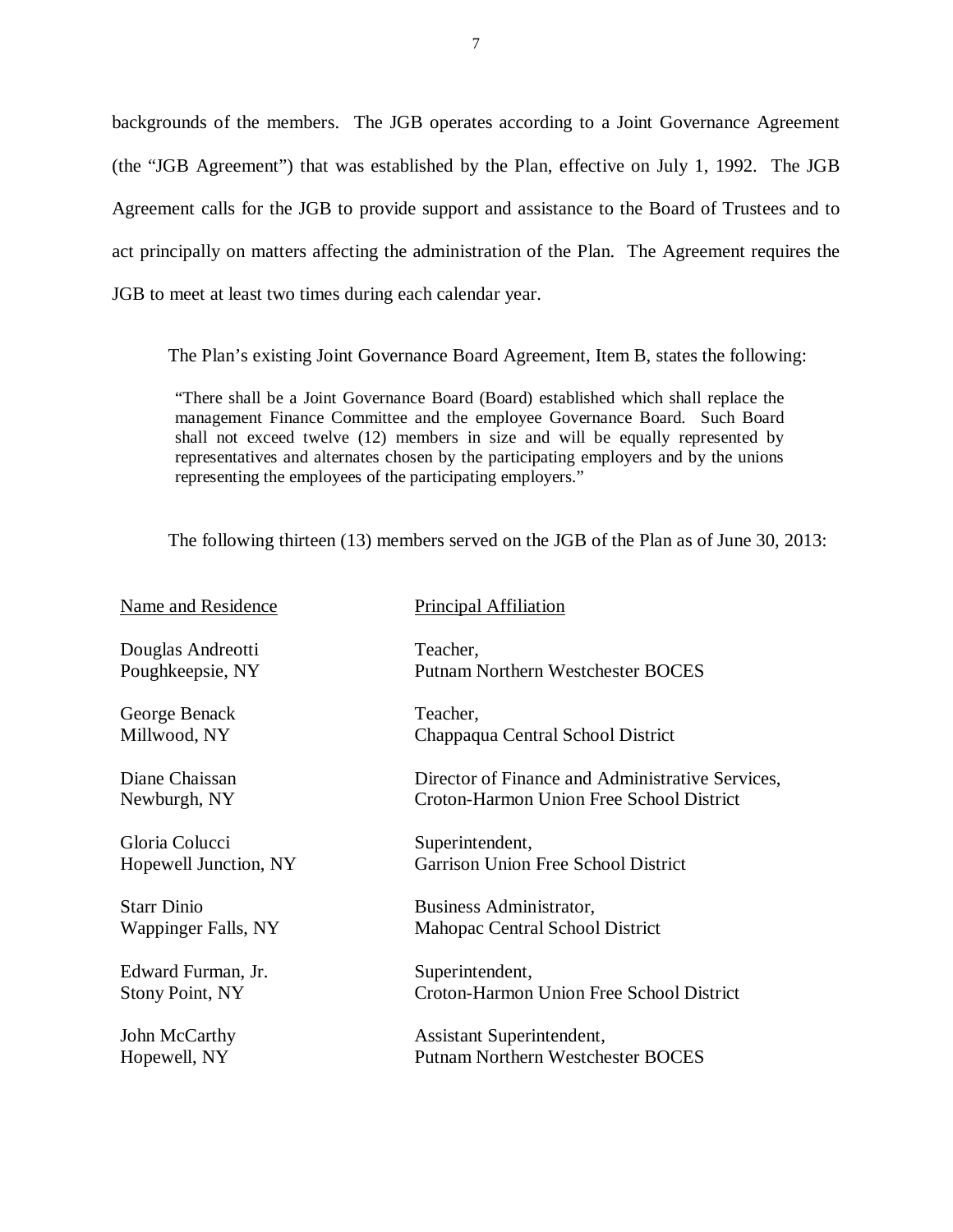Winnie McCarthy Retired, Poughkeepsie, NY

Mohegan Lake, NY

John Roden Retired, Carmel, NY

Stuart Sabshin Retired, Cornwall on Hudson, NY

Mary Uhle Patterson, NY

Poughkeepsie, NY Elizabeth Weiden-Philipbar Teacher,

Name and Residence **Principal Affiliation** 

Putnam Northern Westchester BOCES

Raymond Morningstar **Assistant Superintendent for Business**, Mohegan Lake, NY Lakeland Central School District

Yorktown Central School District

Peekskill City School District

Superintendent, Putnam Valley Central School District

Peekskill City School District

 members pursuant to the JGB Agreement. When asked why there were more than twelve members, the Plan indicated that one member is an alternate and that the alternate only votes when another member is absent. It was noted during the review of the minutes that in many instances, the thirteenth member did vote regardless of whether or not another member was absent. This practice of having a thirteenth member, even as an alternate, is not permitted under the JGB Agreement in that the requirement for twelve members stipulates that alternates be included as part of the total. The JGB membership of thirteen individuals exceeded the allowable maximum of twelve

 having no more than twelve total members serving on the Consortium's Joint Governance Board. It is recommended that the Plan comply with its Joint Governance Board Agreement by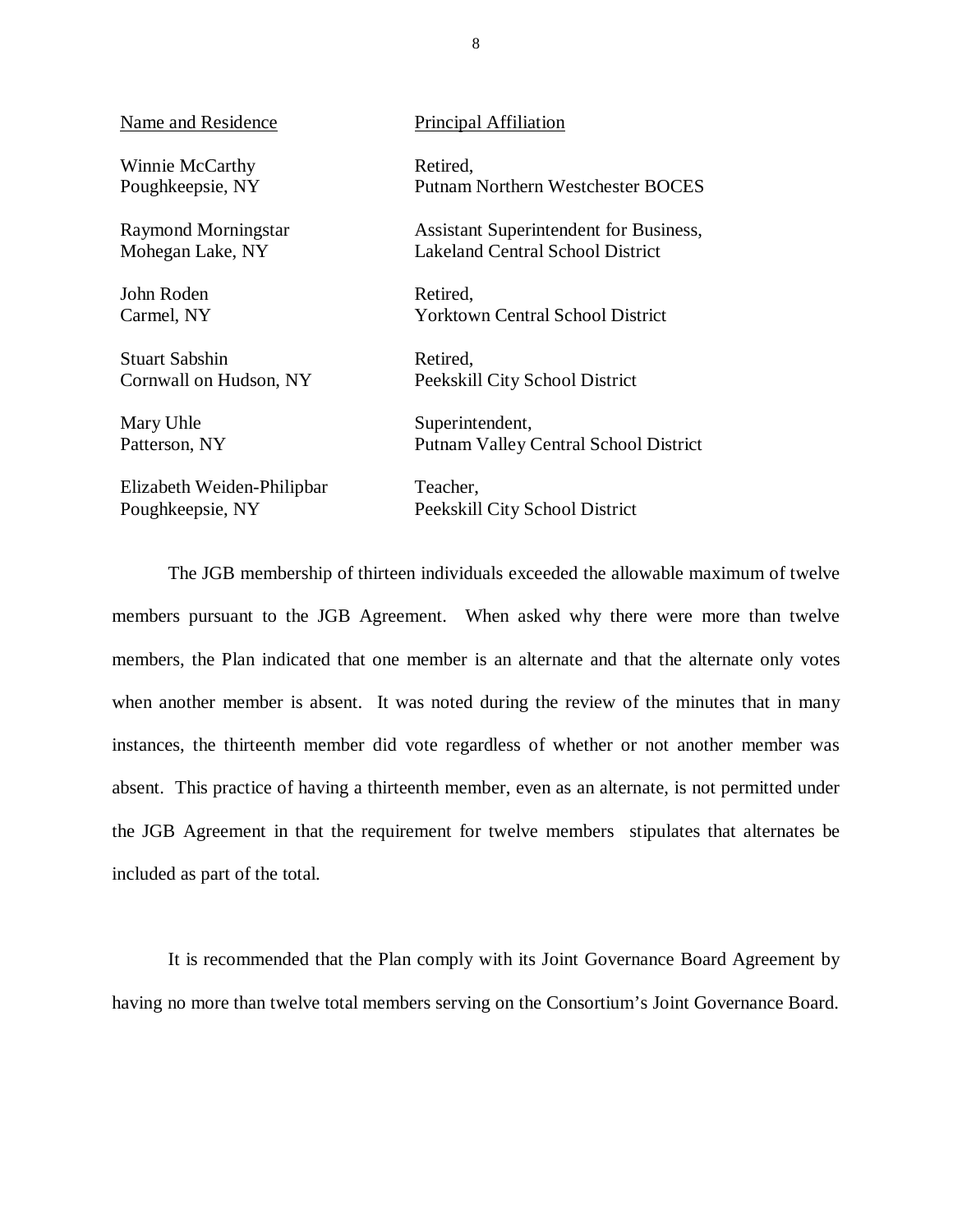<span id="page-10-0"></span> period revealed that the meetings were generally well attended, with all of the members having attended at least 50% of the all of the meetings in which they were required to attend. The minutes to the meetings held by the Joint Governance Board during the examination

#### $B<sub>1</sub>$ **Municipal Cooperation Agreement**

 various dates in June 2000 by each of the Plan's participating school districts and Putnam Northern Westchester BOCES. The Agreement is subject to the statutory requirements specified under Section 4705 of the New York Insurance Law and sets forth the matter and conditions under which the Plan is to be managed and operated by the Consortium's respective Board of Trustees and Joint Governance Board. While the Agreement was approved by the Department effective June 1, 2000, the examiner's review of the Agreement revealed that the document as currently written is not fully compliant with Section 4705 of the New York Insurance Law. The Consortium has an existing Municipal Cooperation Agreement which was signed at

 Following are some examples of statutes under Section 4705 of the New York Insurance Law that were found to be deficient in the Agreement:

Section 4705(a) of the New York Insurance Law states in part the following:

 "The municipal cooperation agreement under which the municipal cooperative health benefit plan is established and maintained, and any amendment thereto, shall be approved by each participating municipal corporation by majority vote of each such corporation's governing body…"

Section 4705(a)(2) of the New York Insurance Law states in part the following:

 "…all participating municipal corporations agree to share the costs of and assume the liabilities for medical, surgical and hospital benefits provided under the municipal cooperative health benefit plan to the covered employees (including retirees) and their dependents of all participating municipal corporations;"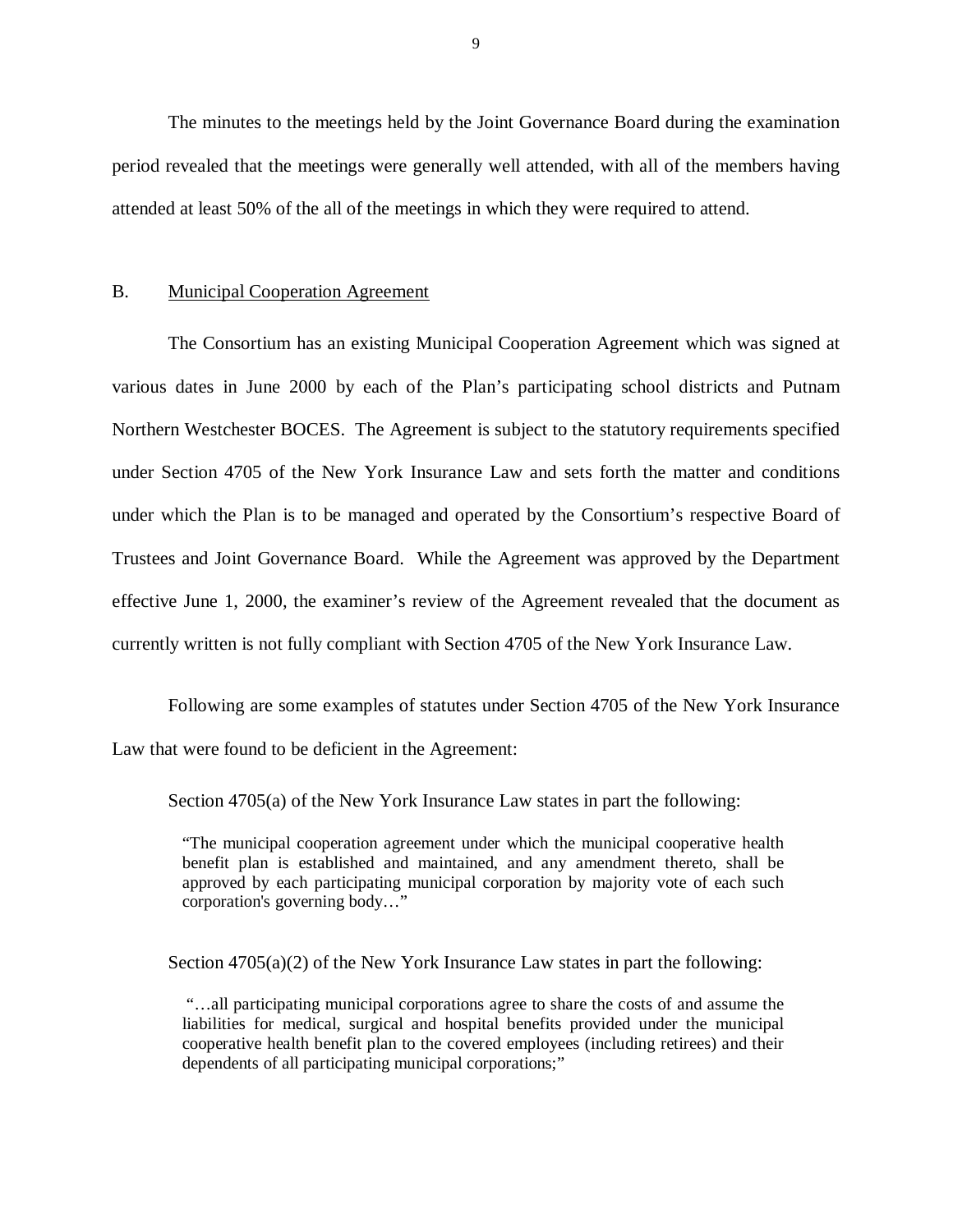<span id="page-11-0"></span>Section 4705(d)(2)(A) of the New York Insurance Law states the following:

 "The charges, fees and other compensation for any contracted services shall be clearly stated in written administrative services contracts as required in subdivision six of section ninety-two-a of the general municipal law;"

 Agreement which complies with all of the requirements of Section 4705 of the New York Insurance Law to the Department for approval. It is recommended that the Consortium submit an amended Municipal Cooperation

#### C. Third Party Administrators

 The Plan maintained contractual arrangements with the following outside service providers as of June 30, 2013:

#### 1. Administrative Services Agreement

 The captioned agreement, effective January 1, 2010 between the Consortium and Aetna Life Insurance Company ("Aetna"), calls for Aetna to provide the Plan with various administrative services including but not limited to the following functions: (a) claims administration, (b) member services, (c) patient management (e.g., prospective, concurrent and retrospective utilization reviews), (d) provider network, and (e) preparation of monthly, quarterly and annual/bank financial/accounting reports (e.g., paid benefits, claims analysis, claims/bank account reconciliation, etc.).

#### 2. Express Scripts, Inc. ("ESI") Pharmacy Benefit Management

 The Agreement with Express Scripts, Inc. ("ESI") calls for ESI to administer the Consortium's pharmacy benefits program by providing the Plan with various services including, but not limited to the following functions: (a) implementation and establishment of members' eligibility files, (b) provide a network of participating pharmacies, mail pharmacy service, specialty products services, etc., (c) claims processing, (d) drug utilization reviews, (e) formulary support and rebate management, (f) claims data retention, and (g) preparation of management and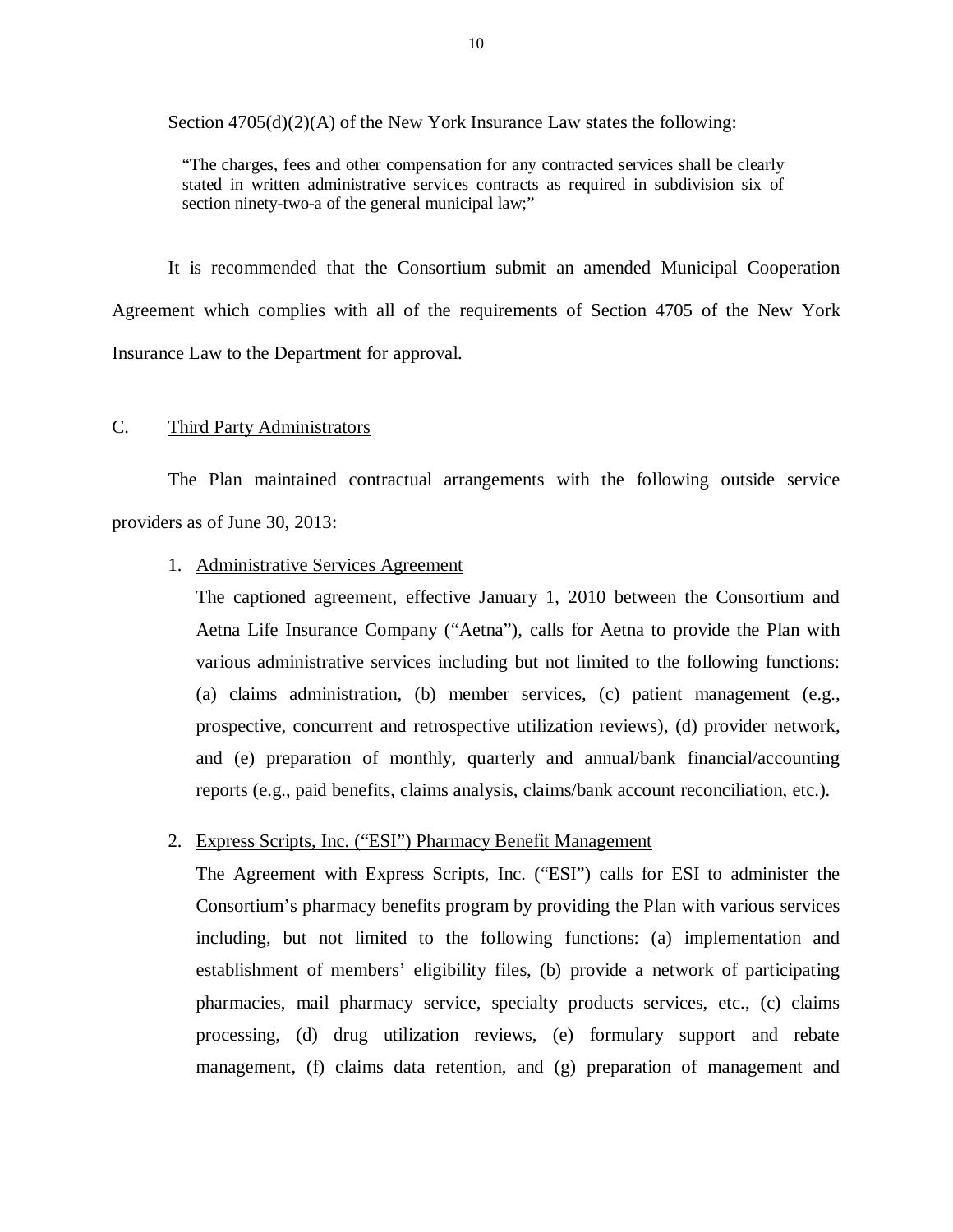financial reports available through ESI's on-line standard management information reporting applications.

3. PFM Asset Management LLC ("PFM") Investment Advisory Agreement

 PFM provides the Consortium with advisory services related to the evaluation, sale, and reinvestment of Plan assets assigned and available to PFM under the Plan's custodial investments account.

#### 4. Bank Custodial Agreement

 The captioned Agreement, which was entered effective June 22, 2012 between Putnam Northern Westchester BOCES Health Consortium {sic} and U.S. Bank National Association, is utilized for safekeeping of the Plan's invested assets.

 The examiner's review of the above mentioned Custodial Agreement and the related U.S. Bank National Association account statements received by the Plan revealed the following deficiencies:

- a) Both the Consortium's Custody Agreement and its monthly custody statements received from U.S. Bank National Association are in the name of Putnam Northern Westchester BOCES instead of Putnam/Northern Westchester Health Benefit Consortium.
- b) Section 17.8 of the Custody Agreement entitled "Governing Law" indicates the State of Minnesota laws apply to the Agreement, rather than New York State's laws.

 with U.S. Bank National Association ("U.S. Bank") as well as the name included on U.S. Bank's monthly bank statements to Putnam/Northern Westchester Health Benefits Consortium. It is recommended that the Consortium amend the name listed in its Custodial Agreement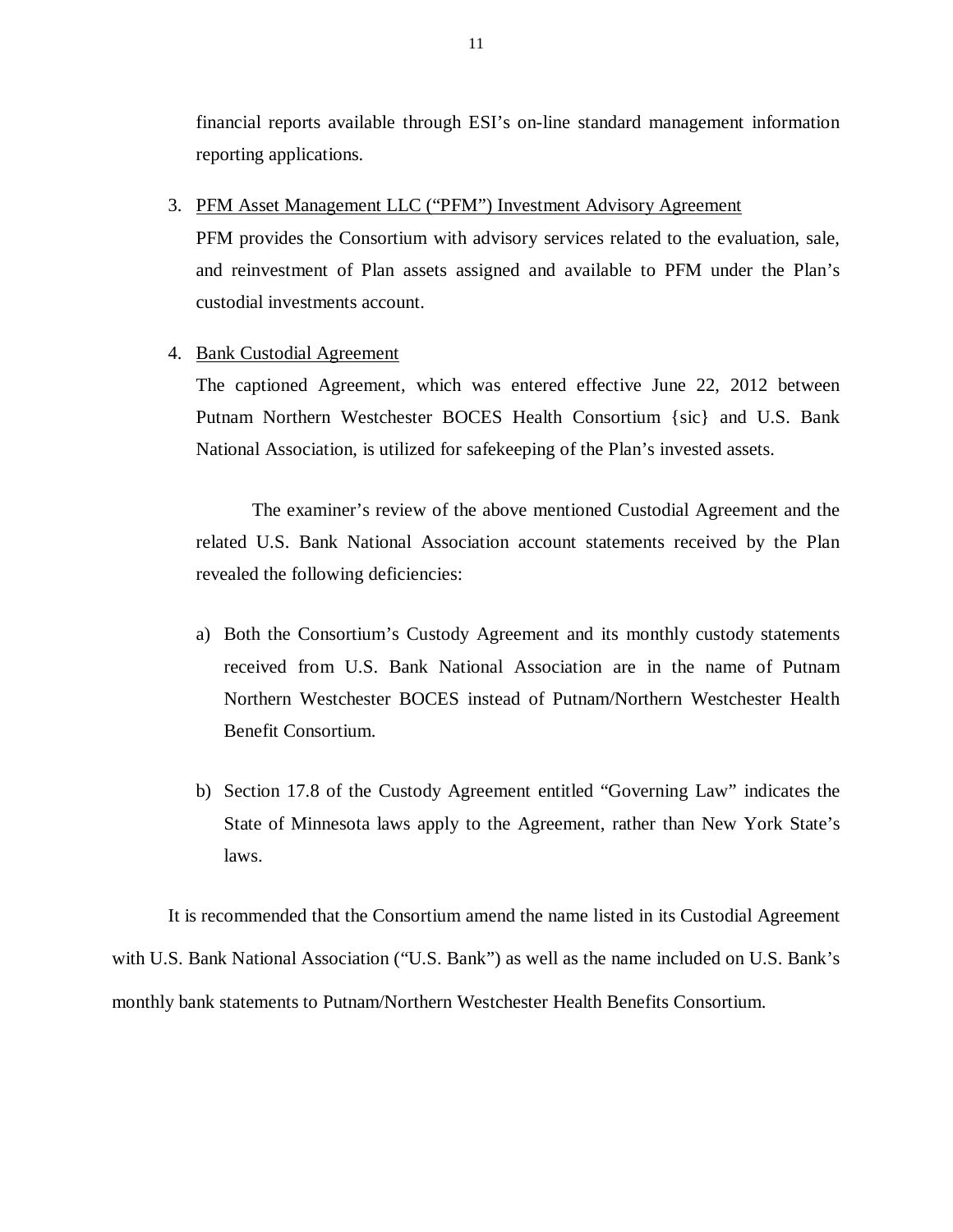<span id="page-13-0"></span> It is recommended that the Consortium revise Section 17.8 of its Custody Agreement to indicate that New York State's laws apply to the Agreement.

#### 5. Aquarius Capital Solutions Group LLC ("Aquarius")

 The Consortium and Aquarius have a longstanding contract for Aquarius to provide the Consortium with annual actuarial reserving and premium rates services.

#### D. Territory and Plan of Operation

 cooperative health benefit plan, as authorized by Section 4704 of the New York Insurance Law, in the counties of Putnam and Westchester. Pursuant to the requirements of Section 4706 of the New York Insurance Law, the Plan is required to maintain a surplus account reserve equal to five percent of the annualized earned premium. The Plan met this requirement throughout the examination period. As of June 30, 2013, the Plan held a certificate of authority to operate a municipal

 As of June 30, 2013, the Plan provided coverage to 7,869 members. Membership was stable during the examination period. Plan members were enrolled at the local school district level.

 provided in the Consortium's Plan Document, which is the group contract issued by a municipal cooperative health benefit plan to participating municipal corporations describing the terms and conditions of coverage. The Consortium's Plan Document that was in effect during the examination period was approved by the Department on April 22, 2010. This Document was in compliance with the Affordable Care Act due to the Plan's status as a Grandfathered Plan until The Plan's covered members receive health care coverage based on the defined benefits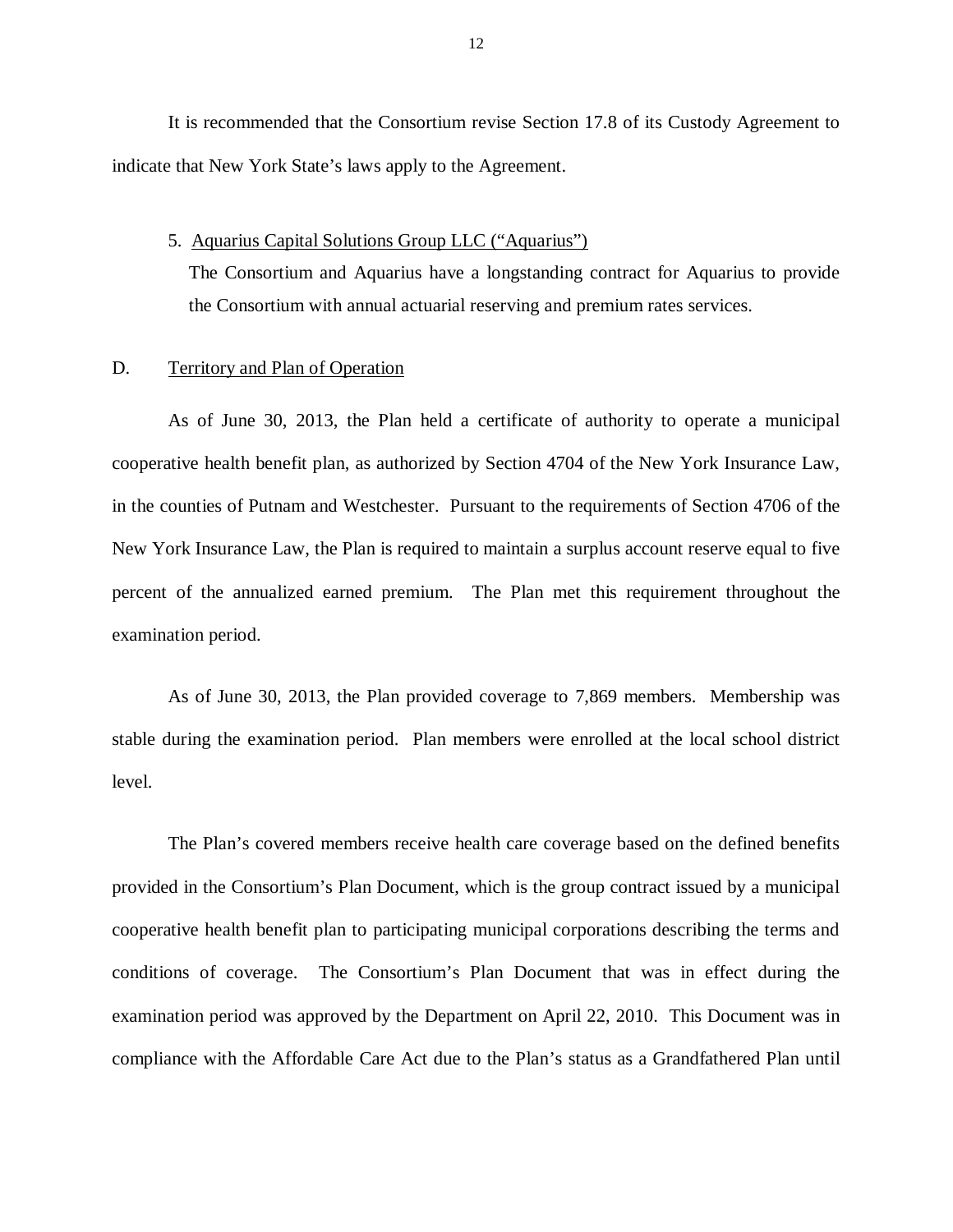January 2016. A new Plan Document, in consideration of the Plan's changed status, has been submitted to the Department for approval and is under consideration.

 for the years 2011 through 2013: The Consortium reported the following net written premiums and membership amounts

| Plan Year | <b>Net Premiums</b> | Membership |
|-----------|---------------------|------------|
|           | Written             |            |
| 2013      | \$103,145,297       | 7,869      |
| 2012      | \$101,692,636       | 7,912      |
| 2011      | \$99,709,466        | 8,036      |

 developed in compliance with New York Insurance Law Section 4705(d)(5)(B). The Plan's premium rates are established by its Finance Committee and such rates were

 coverage to its eligible members under a group policy issued by Aetna Life Insurance Company. Under the Consortium's group policy, the participating school districts and Putnam Northern Westchester BOCES pay their MA premiums to the Plan and the Plan in turn remits the payments to Aetna in exchange for healthcare benefits for the Plan's covered members. As of the Plan's June 30, 2013 fiscal year end reporting date, the Plan reported total MA premiums in the amount of \$2,238,665 and total MA enrollment, including covered dependents, of 3,519. In January 2013, the Consortium began offering Medicare Advantage PPO ("MA")

#### E. Stop-Loss Insurance

 to Section 4707 of the New York Insurance Law in order to limit its exposure to medical and prescription drug expense losses. The Plan is required to maintain both specific and aggregate stop-loss insurance pursuant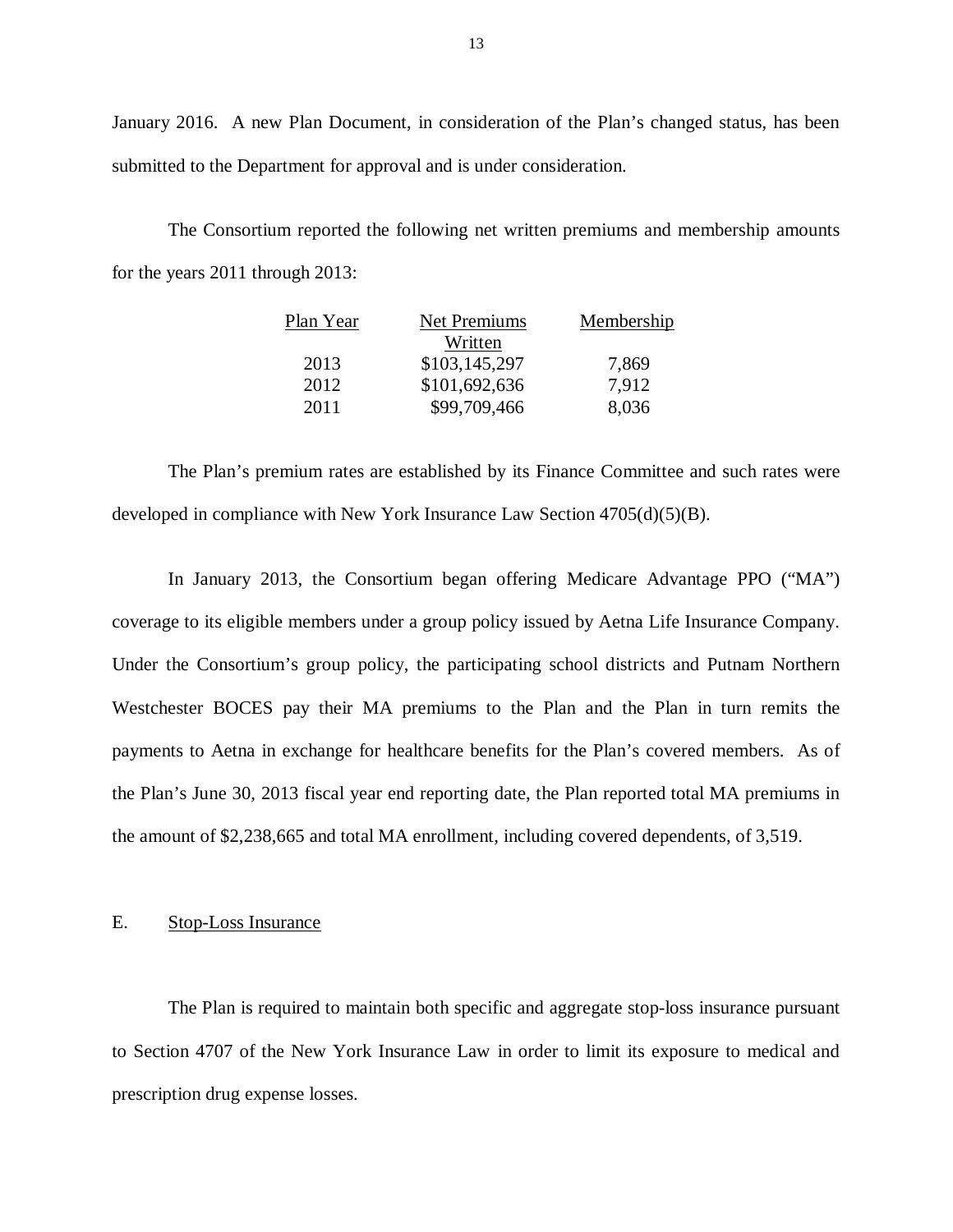limits, as of June 30, 2013: The policy, which renews annually, included the following coverage/policy liability

| Coverage                                                                 | <b>Policy Liability Limits</b>                                                                             |
|--------------------------------------------------------------------------|------------------------------------------------------------------------------------------------------------|
| Specific excess of loss coverage<br>Maximum benefit for aggregate losses | 100% of \$2 million excess of the Plan's<br>\$1 million deductible, per policy year<br>per covered person. |
| Aggregate coverage<br>Maximum benefit for specific losses                | 100% of \$1 million per policy year per<br>covered person.                                                 |
| U.S. Fire's minimum aggregate attachment point                           | \$132,485,126                                                                                              |

Section 4707(a)(i) of the New York Insurance Law states in part the following:

 "The governing board of a municipal cooperative health benefit plan shall obtain and maintain on behalf of the plan a stop-loss insurance policy or policies delivered in this state and issued by a licensed insurer, providing:

 (i) Aggregate stop-loss coverage with an annual aggregate retention amount or attachment point not greater than one hundred twenty-five percent of the amount certified by a qualified actuary to represent the expected claims of the plan for the current fiscal year; and …"

The following calculation reflects the required attachment point:

| Aggregate attachment point per U.S. Fire stop-loss<br>policy           |               | \$132,485,126 |
|------------------------------------------------------------------------|---------------|---------------|
| Plan's total expected incurred claims for FY<br>2012/2013, per Actuary | \$103,000,000 |               |
| NY Statutory Attachment Point Percent                                  | 125%          |               |
| Statutory annual aggregate attachment point                            |               | 128,750,000   |
| Difference                                                             |               | 3,735,126     |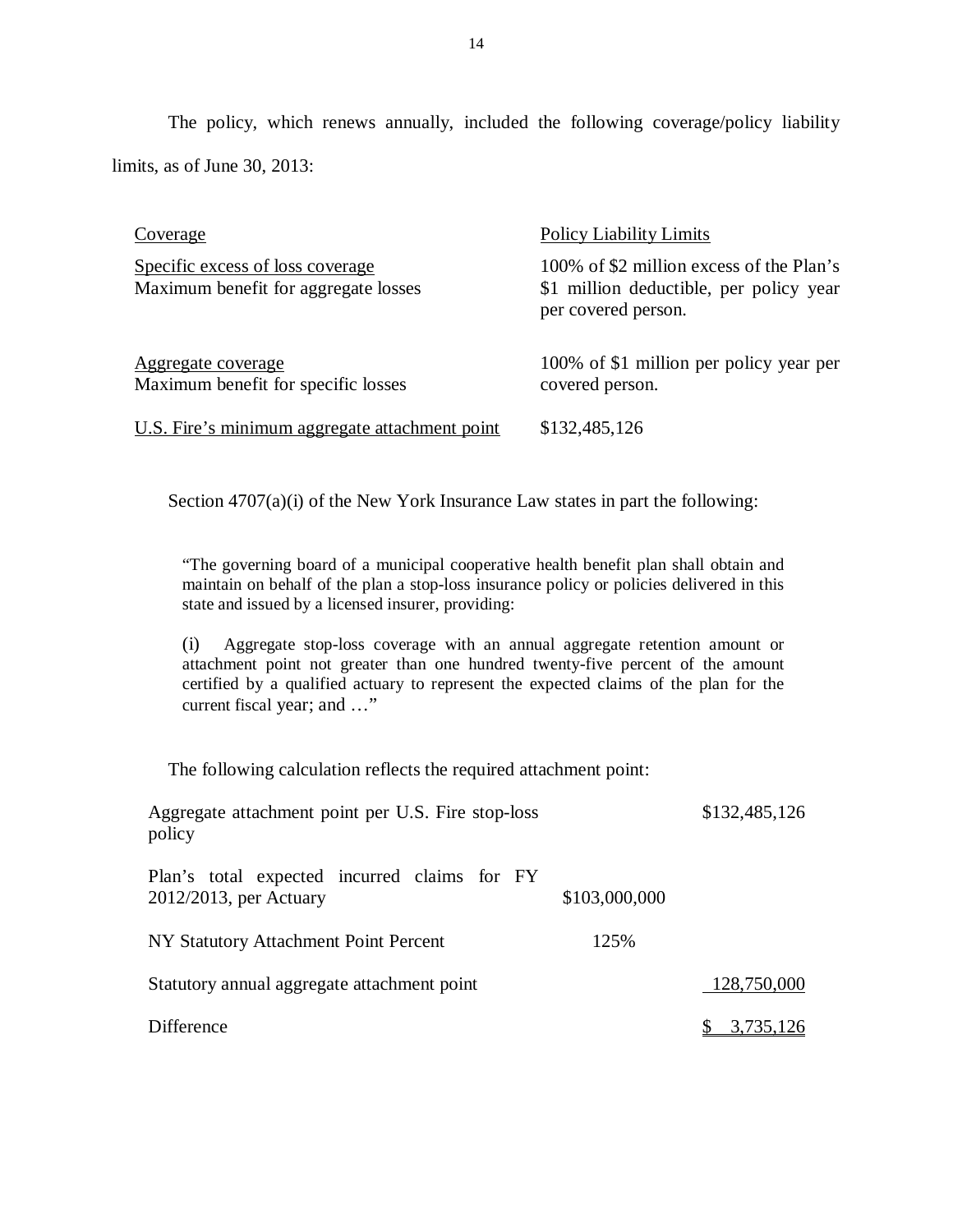<span id="page-16-0"></span> The examiner noted that U.S. Fire's aggregate attachment point of \$132,485,126 exceeded the New York Insurance Law Section 4707(a) statutory maximum limitation, as determined in the above calculation.

 It is recommended that the Consortium comply with Section 4707(a) of the New York Insurance Law by maintaining aggregate stop-loss coverage with an annual aggregate retention amount or attachment point that does not exceed the statutory maximum limitations.

#### **3. FINANCIAL STATEMENTS**

 reported in the Plan's 2012-2013 filed fiscal-year end statement, a condensed summary of operations and a reconciliation of the net worth account for each of the years under review. While there were some adjustments made to reclassify certain of the Plan's reserve and surplus accounts, the examiner's review of a sample of transactions did not reveal any differences which materially affected the Plan's financial condition as presented in the June 30, 2013 filed fiscal year statement. The following statements show the assets, liabilities and net worth as of June 30, 2013, as

#### Independent Accountants:

 During the period covered by this examination, the Consortium retained for the audit of its combined GAAP basis statement of financial positions and related statements of operations, net worth and cash flows, the CPA firm of Sickler, Torchia, Allen & Churchill ("STAC"), as of the June 30, 2011 fiscal year reporting date. For the reporting dates June 30, 2012 and 2013 respectively, the firm of UHY LLP was retained by the Plan to audit the Consortium's combined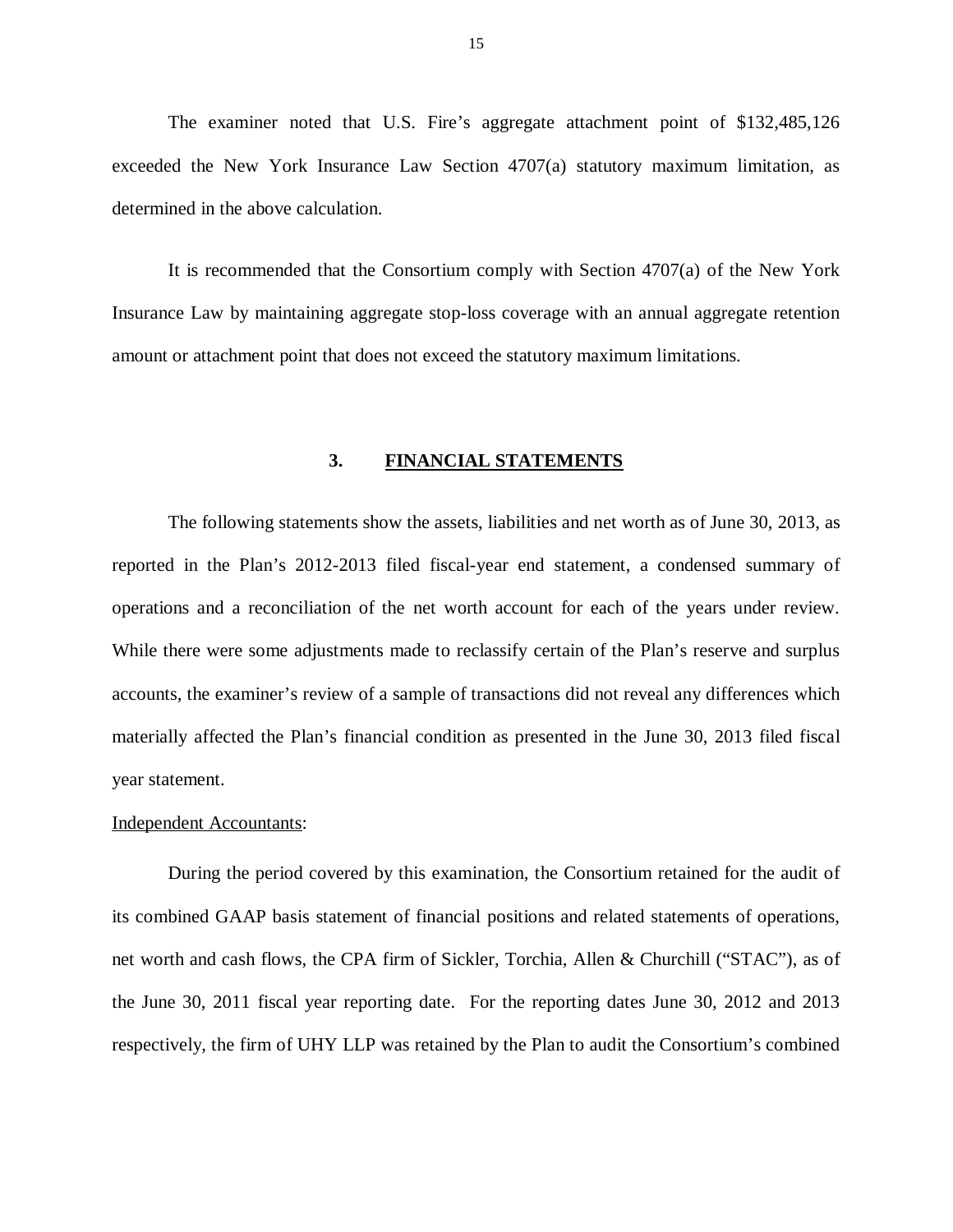GAAP basis statement of financial position and the related statements of operations, net worth, and cash flows for the fiscal years then ended.

 STAC and UHY concluded respectively that the GAAP basis financial statements presented fairly, in all material respects, the financial position of the Plan at the respective audit dates corresponding years' annual statements with no discrepancies noted. Balances reported in these audited financial statements were reconciled to the

Part 89.5(e)(1) of Insurance Regulation No. 118 (11 NYCRR 89) states in part the following:

 "A company may not utilize for any purpose of this Part any work performed or prepared by a CPA if that CPA also contemporaneously provides any of the following non-audit services … :

 (i) bookkeeping or other services related to the accounting records or financial statements of the company; …"

 During the course of the examiner's review of the Consortium's records, including those generated by its CPA, the examiner noted that for fiscal years 2012 and 2013, the Consortium's CPA, UHY, assisted the Plan with the preparation of certain financial records, including the Trial Balance Report and the fiscal year-end financial statements at the same time that the firm was performing an independent audit engagement on the Consortium's financial statements. Based on the aforementioned Regulation, the Consortium should not be accepting assistance with the preparation of the Plan's financial statements and the independent audit of the Plan's financial statements from the same CPA firm.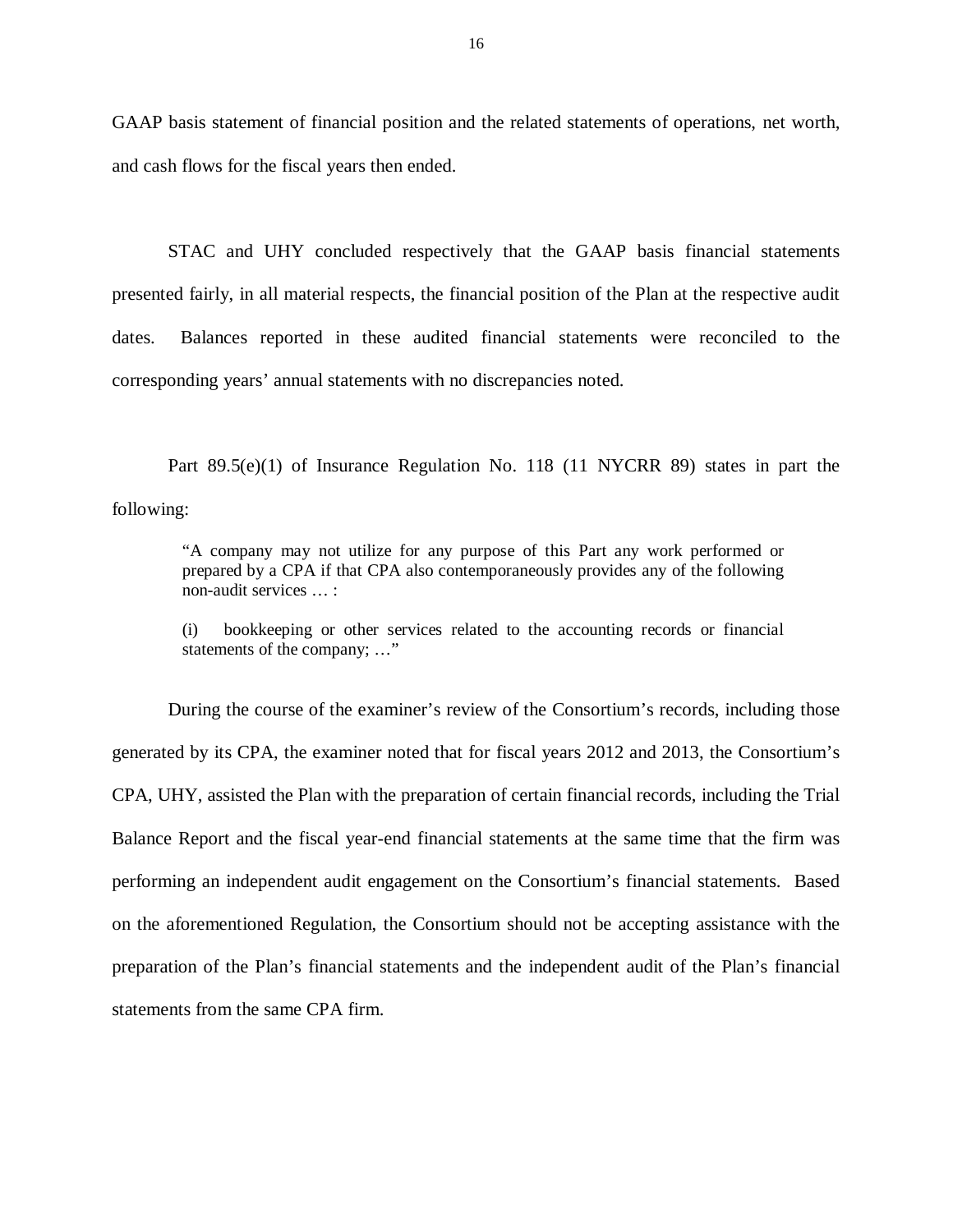(11 NYCRR 89) and refrain from receiving assistance with the preparation of its financial statements from the same CPA firm that is simultaneously auditing the Consortium's financial statements for external filing purposes. It is recommended that the Plan comply with Part 89.5 of Insurance Regulation No. 118

#### A. Balance Sheet

|                                                   |                      |                     | <b>Surplus</b> |
|---------------------------------------------------|----------------------|---------------------|----------------|
|                                                   |                      |                     | Increase/      |
| <b>Assets</b>                                     | Examination          | Plan                | (Decrease)     |
| <b>Bonds</b>                                      | \$27,021,687         | \$27,021,687        |                |
| Cash and cash equivalents                         | 36,504,769           | 36,504,769          |                |
| Premiums receivable                               | 5,082,424            | 5,082,424           |                |
| <b>Total assets</b>                               | \$68,608,880         | \$68,608,880        |                |
| Liabilities                                       |                      |                     |                |
| Unpaid claims                                     | \$12,567,782         | \$12,567,782        |                |
| <b>Additional reserve for IBNR</b>                | 4,932,220            | 5,137,675           | \$<br>205,455  |
| <b>Accounts Payable</b>                           | 2,902,835            | 2,902,835           |                |
| Claim stabilization reserve                       | 8,900,000            | 8,900,000           |                |
| Section $4706(a)(4)$ other obligations<br>reserve | 2,000,000            | $\Omega$            | (2,000,000)    |
| Unearned premium reserve                          | 430,000              | 0                   | 430,000)       |
| <b>Total liabilities</b>                          | \$31,732,837         | \$29,508,292        | \$2,224,545    |
| <b>Total Surplus</b>                              |                      |                     |                |
| Gross paid in and contributed<br>surplus          | \$<br>$\overline{0}$ | \$2,267,280         | (2,267,280)    |
| Contingency reserve                               | 5,200,000            | 5,157,265           | 42,735         |
| Unassigned surplus                                | \$31,676,043         | \$31,676,043        |                |
| <b>Total Surplus</b>                              | \$36,876,043         | \$39,100,588        | \$(2,224,545)  |
| Total liabilities and surplus                     | \$68,608,880         | <u>\$68,608,880</u> |                |

 account balances reported by the Plan as of June 30, 2013, as a result of the Plan having to subsequently re-file its initial June 30, 2013 financial statement filing with the Department on the basis of an updated financial statement format. Subsequent to the Consortium filing its June 30, 2013 financial statement with the Department, the Department directed the Plan to resubmit an The above examination changes reflect the examiner's re-classification of various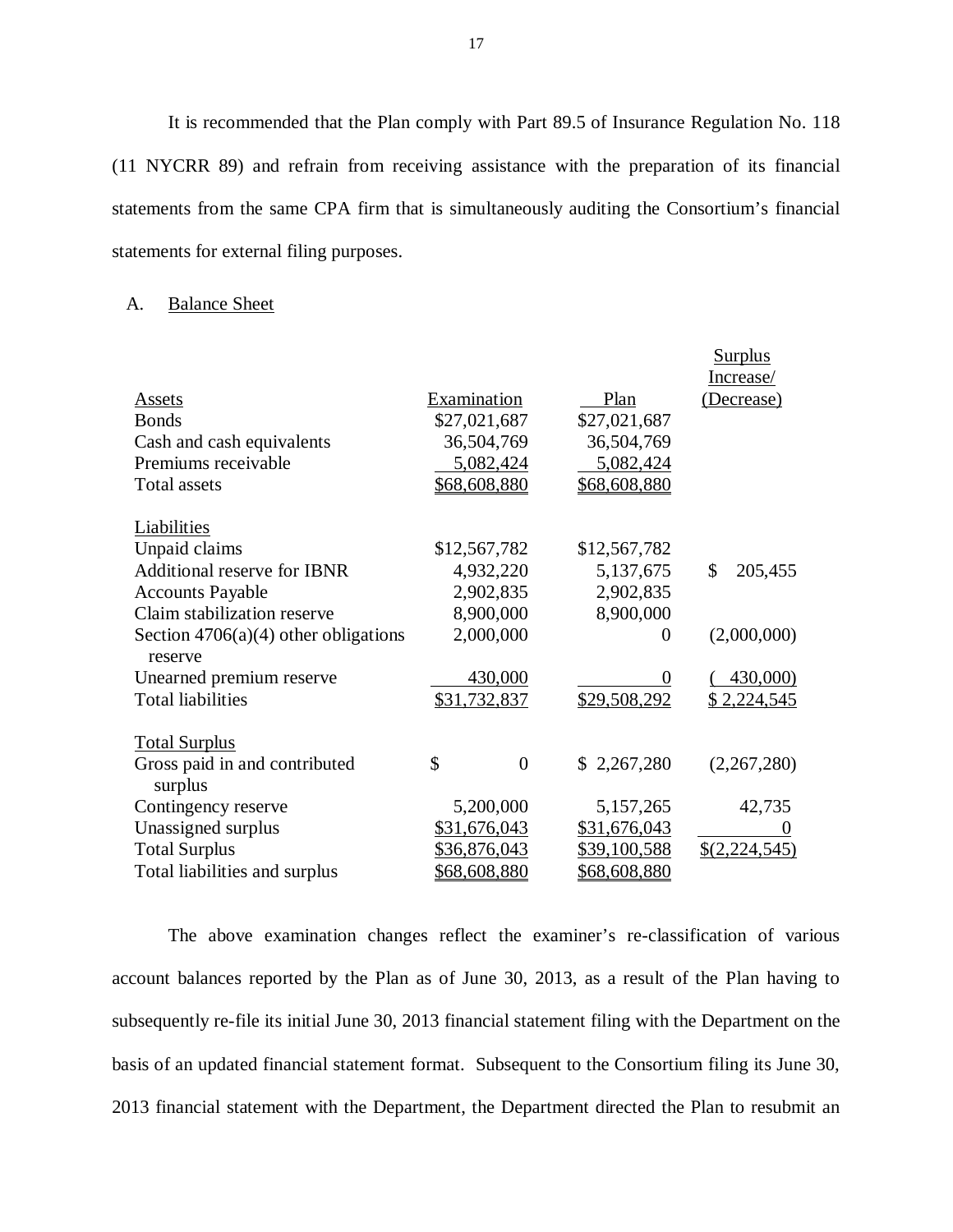amended statement under a revised financial statement format currently used by other Article 47 municipal cooperative health insurance plans. A distinguishing aspect of the updated statement format versus the previous version is that the latter included the GAAP basis net assets account which reflects the difference between total assets and total liabilities. Under the updated format, the net assets account or retained earnings account was replaced with the surplus account and such other additional surplus account line items that were similar and more consistent with the NAIC statutory basis accounting reporting. In following the Department's instruction to re-file the statement under the revised format, the examiner noted that the Consortium improperly reported certain of its Article 47 statutory reserves (liabilities), including the unearned premiums and other obligations reserves into the gross contributed and paid surplus account. The examiner noted that the Plan reported a gross contributed and paid in surplus amount in an amount totaling \$2,267,280 in its re-filed June 30, 2013 fiscal year end financial statement. The examiner's review of this account revealed that the balance comprised the Plan's unearned premiums and other obligations reserve in the amounts of \$267,280 and \$2,000,000 respectively. The examiner also noted that the Consortium's Unearned Premiums account balance of \$267,280 should have been reported in the amount of \$430,000.

 account in the amount of \$205,455 was made to adjust the Consortium's Statutory Reserve at the 2013 fiscal year-end to reflect a total account balance of \$17,500,000 or 17% of the Plan's total expected incurred losses for the current year. Putnam's 17% statutory maximum reserve requirement was previously approved by the Department, effective April 17, 2007. The reduction to the "Additional Reserve for Incurred But Not Reported" ("IBNR")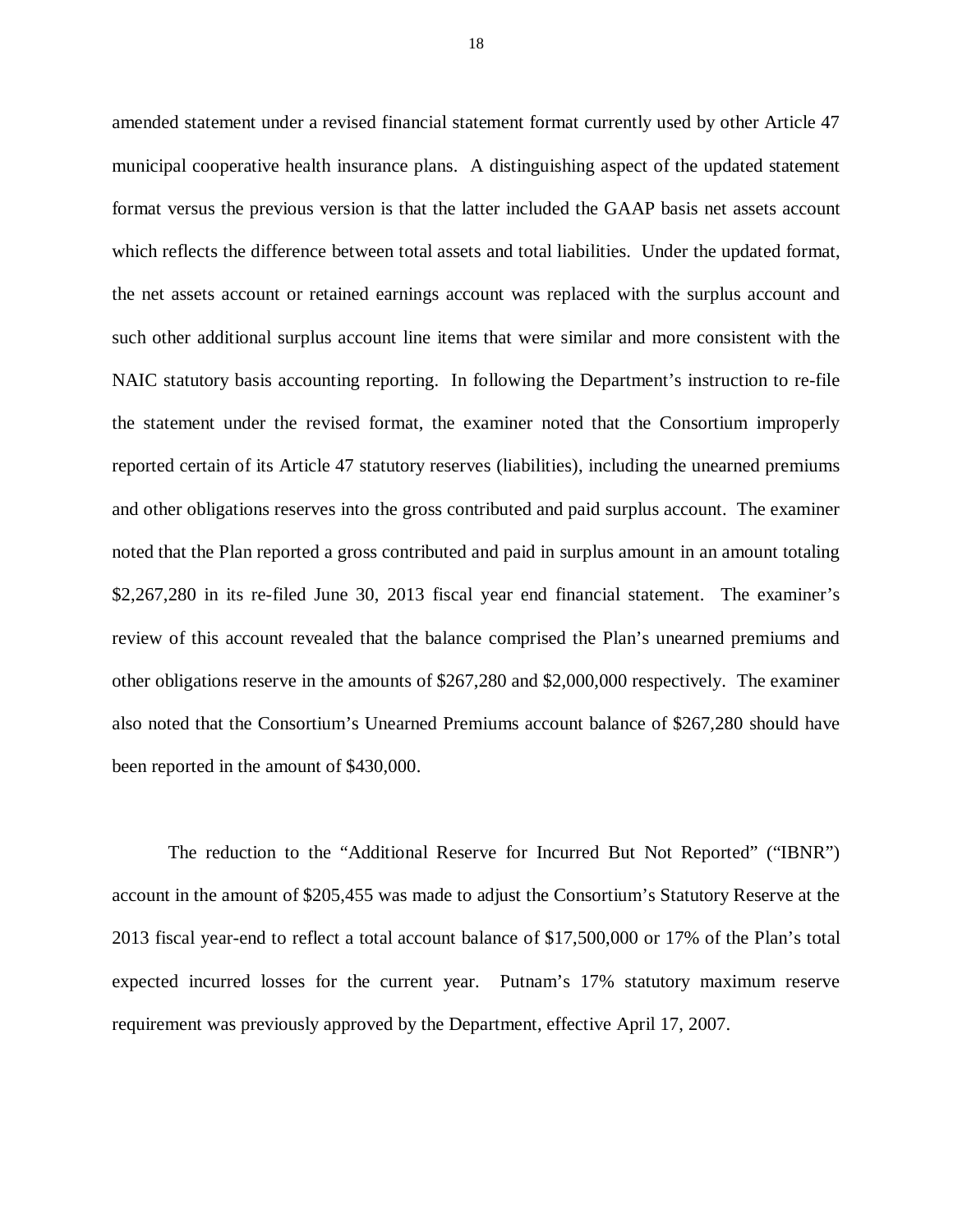<span id="page-20-0"></span>The \$42,735 increase to the residual account "Contingency Reserve, represents a rounding adjustment.

#### B. Statement of Revenue, Expenses, and Surplus

 through June 30, 2013, detailed as follows: Net surplus increased \$20,310,737 during the three-year examination period, July 1, 2011

### Revenue

| Premiums and related revenue                  | \$304,547,399 |               |
|-----------------------------------------------|---------------|---------------|
| Prescription drug rebates                     | 13,507,617    |               |
| Aggregate write-ins for other than healthcare |               |               |
| related revenues                              | 2,912,342     |               |
| Investment income                             | 457,448       |               |
| Total revenue                                 |               | \$321,424,806 |
| <b>Expenses</b>                               |               |               |
| Hospital/medical benefits                     | 200, 971, 766 |               |
| Prescription drugs                            | 86,492,950    |               |
| Aggregate write-ins for other expenses        | 2,680,687     |               |
| General administrative expenses               | 10,937,916    |               |
| Total underwriting deductions                 |               | 301,083,319   |
| Net income                                    |               | 20, 341, 487  |
|                                               |               |               |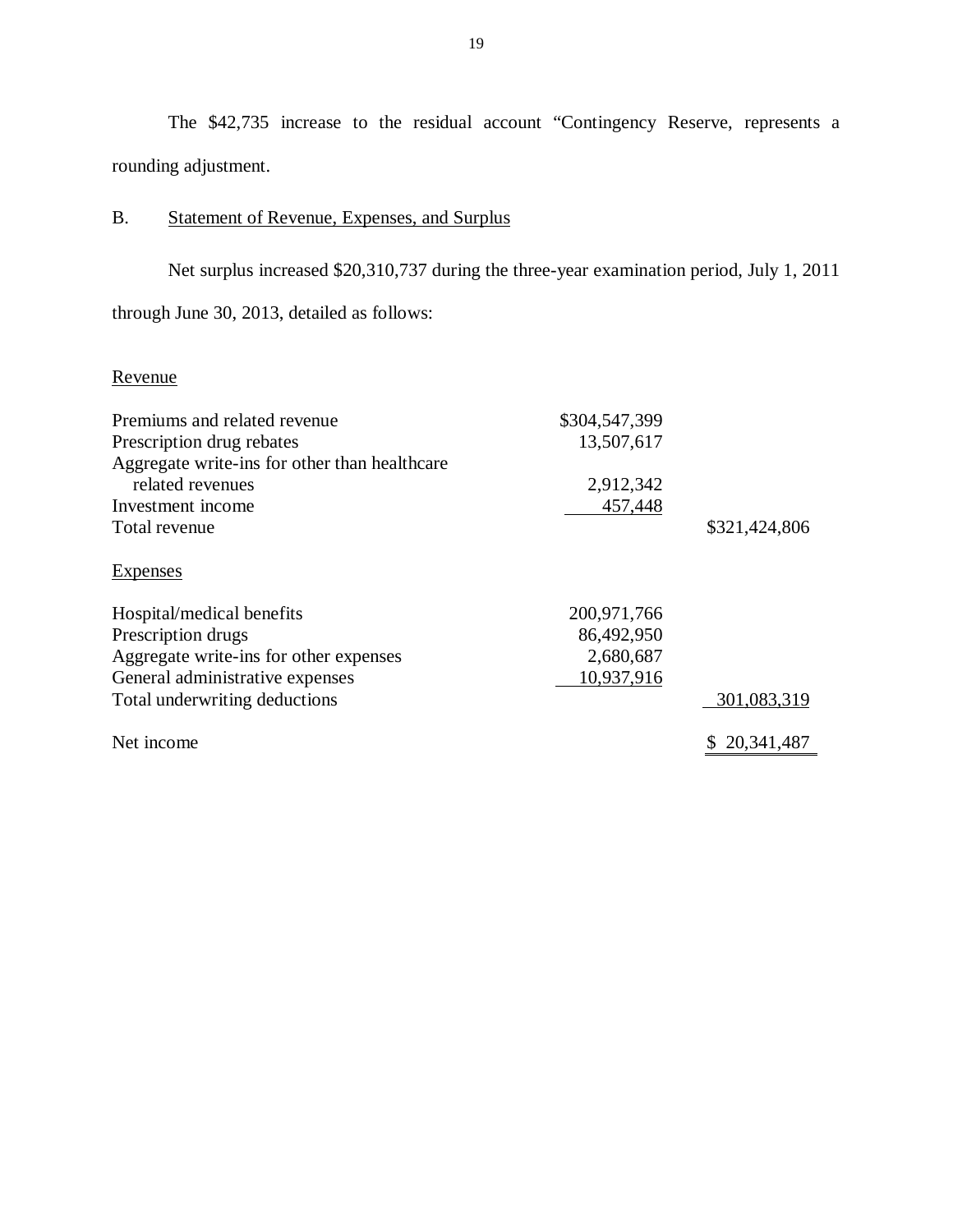Total surplus, per report on examination, as of June 30,  $2010$  \$16,565,306

|                                          | Gains        | Losses      |              |
|------------------------------------------|--------------|-------------|--------------|
|                                          | in Surplus   | in Surplus  |              |
| Net income                               | \$20,341,487 |             |              |
| Change in IBNR                           | 1,499,250    |             |              |
| Change in Claims Stabilization           |              |             |              |
| Reserve                                  |              | \$1,500,000 |              |
| Change in Unearned Premium               |              |             |              |
| Reserve                                  |              | 30,000      |              |
| Change in Other Expenses Reserve         |              | 1,000,000   |              |
| Change in Stop-loss Insurance            | 1,000,000    |             |              |
| Net increase in surplus                  |              |             | 20,310,737   |
| Total surplus per report on examination, |              |             |              |
| as of June 30, 2013                      |              |             | \$36,876,043 |

#### **4. CLAIMS PAYABLE (INCLUDING CLAIMS STABILIZATION RESERVE)**

 The examination liabilities for Claims Payable in the amount of \$17,500,000 comprises Unpaid Claims and Additional Reserve for IBNR of \$12,567,782 and \$4,932,330 respectively. The Plan also reported additional New York Insurance Law Article 47 Reserves in an amount totaling \$11,330,000, which included the Plan's Claims Stabilization Reserve in the amount of \$8,900,000. These are the same amounts as reported by the Plan as of June 30, 2013.

 Section 4706(a)(1) of the New York Insurance Law requires that the governing board of a municipal cooperative health benefit plan establish a reserve fund, including a reserve for the payment of claims and expenses reported but not yet paid, and claims and expenses incurred but not yet reported. This reserve fund is required to be not less than an amount equal to twenty-five percent (25%) of expected incurred claims and expenses for the current plan year, unless a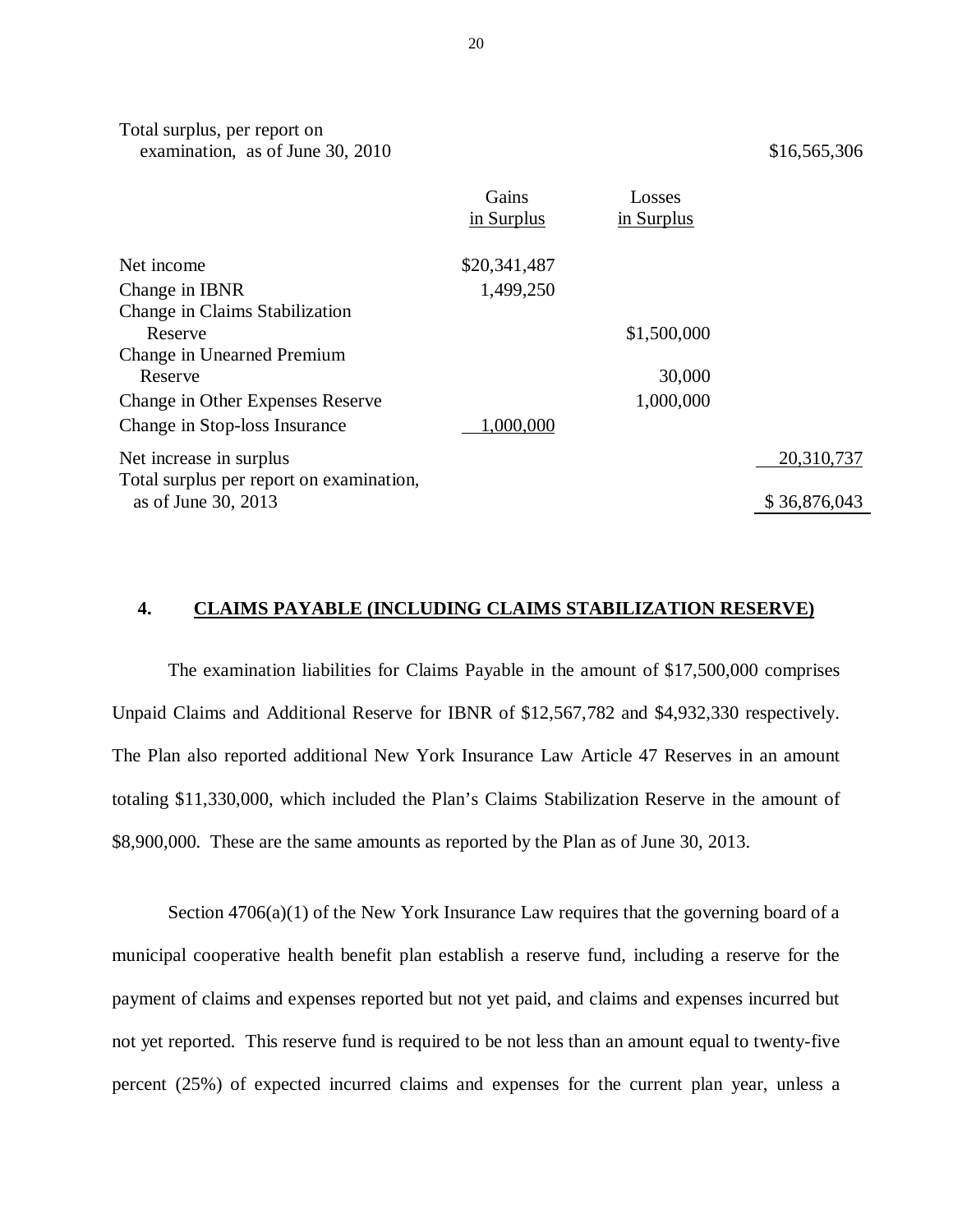qualified actuary has demonstrated to the Superintendent's satisfaction that a lesser amount will be adequate. The Plan was granted approval by the Department on April 11, 2007, to reduce its reserves for claims and related expenses required by Section 4706(a)(1) of the New York Insurance Law, from the statutorily mandated 25%, to 17% of the Plan's current year's expected incurred claims and expenses.

 The examination analysis of the unpaid claims reserve was conducted in accordance with generally accepted actuarial principles and practices and was based on statistical information contained in the Plan's internal records and in its filed annual statements as verified during the examination. The examination reserve was based upon actual payments made through a point in time, plus an estimate for claims remaining unpaid at that date. Such estimate was calculated based on actuarial principles, which utilized the Plan's past experience in projecting the ultimate cost of claims incurred on or prior to June 30, 2013.

 The examiner's review of supporting documentation for the Incurred Claims account balance reported as of June 30, 2013, revealed a discrepancy between the account balance as reported by the Plan in its filed financial statement and the same account as reported by the Consortium's outside consulting actuary in that firm's actuarial opinion report. Specifically, where the Plan's statement included a total claims incurred balance in the amount of \$99,012,072, the Plan's actuary reported a balance of \$97,256,490 in the firm's actuarial report, a difference of \$1,755,582. The examiner noted further that the total pharmacy claims payments of \$31,251,450 reported in the Plan's 2013 fiscal year-end filed statement did not reconcile to the corresponding paid pharmacy claims total of \$27,765,772, as reported in the Plan's lag triangle report. Based on the difference of \$3,485,678 in pharmacy payments between the Plan's filed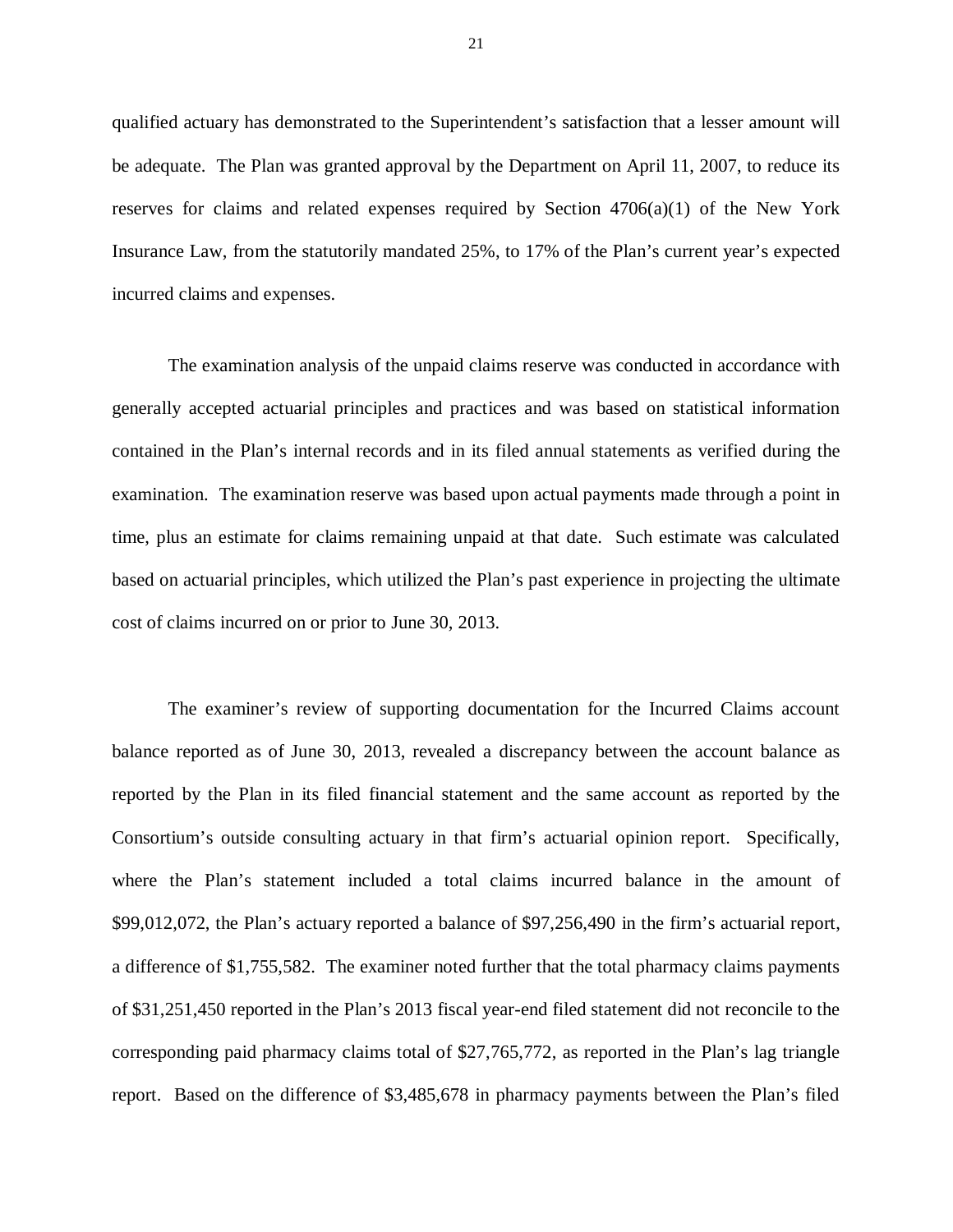<span id="page-23-0"></span> statement and its lag triangle report, the Plan supplied the examiner with copies of additional paid invoice documents that the Plan made to Express Scripts, Inc. in the amount of \$2,933,132. The Plan never recorded such paid invoices into the lag triangle report and when added to the lag triangle report's pharmacy payments, the aforementioned discrepancy in the pharmacy claims payments were significantly reduced to a much smaller variance of \$552,546.

 Consortium's CPA workpapers as an additional source of information to verify the reasonableness of the claims account reporting. In a follow-up to the above mentioned discrepancies, the examiner utilized the

 reported in the Plan's filed financial statement, reconciles with the report issued by the Plan's outside actuary. It is recommended that the Plan ensure that its fiscal year-end incurred claims balance, as

 Consortium's claims lag triangle reports. The Plan should also be vigilant to ensure that the information that is being recorded in the reports is complete and reliable. It is recommended that the Plan exercise due care and vigilance when preparing the

#### **5. MARKET CONDUCT ACTIVITIES**

 conducts its business practices and fulfills its contractual obligations to policyholders and claimants. The review was general in nature and is not to be construed to encompass the more precise scope of a market conduct investigation. In the course of this examination, a review was made of the manner in which the Plan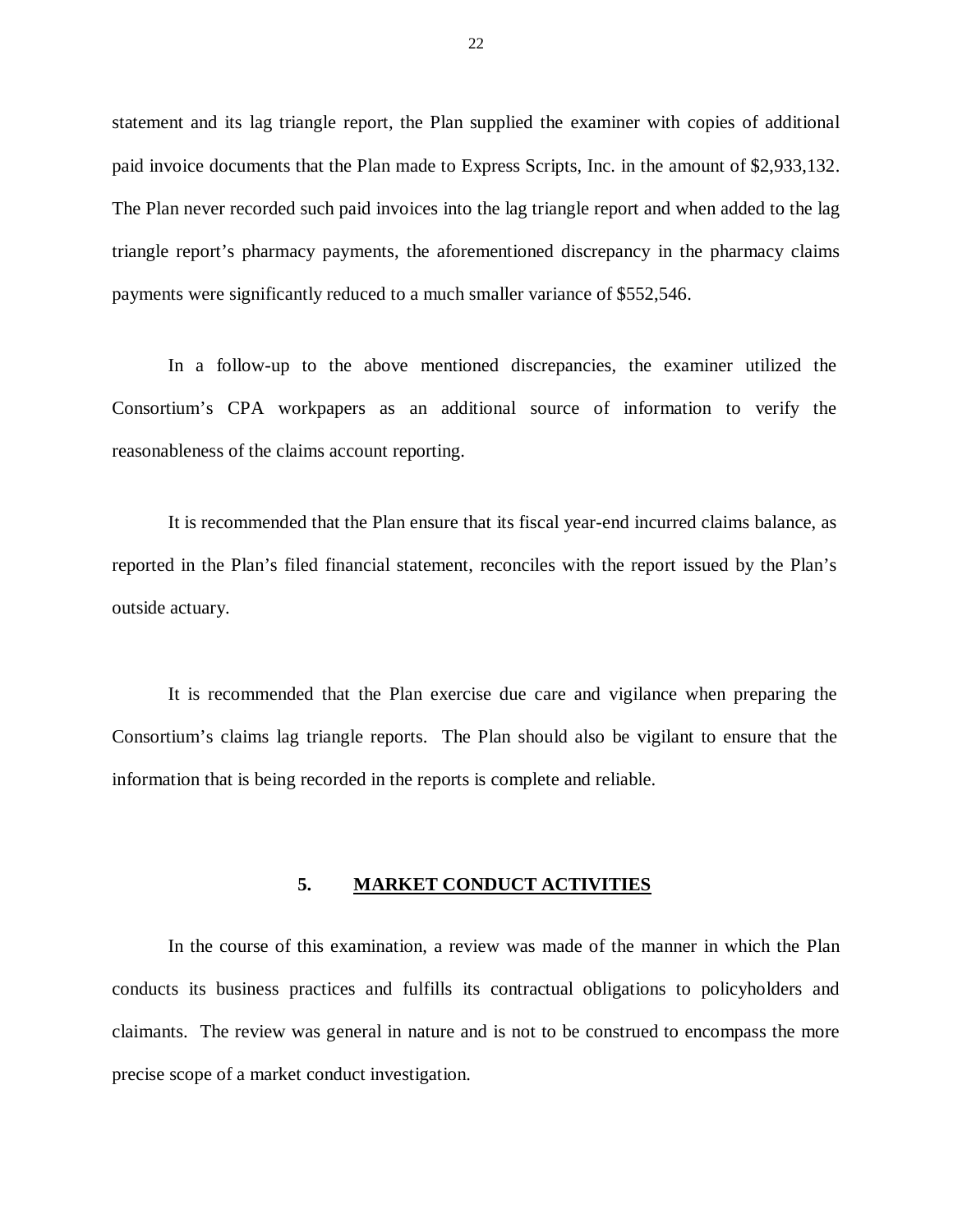<span id="page-24-0"></span> Aetna Life Insurance Company ("Aetna") is the third-party administrator ("TPA") for the Plan's claims management, grievances, and utilization review processes per an Administrative Services Agreement between the parties. Under this agreement, which covers the Consortium's medical and hospital claims, Aetna manages all claims services, including members' enrollment verifications, claim payments and check issuance, and issuance of the explanation of benefits statements and other member services. Express Scripts, Inc. administers the processing and adjudication of the Plan's prescription drug claims. While Aetna and Express Scripts, Inc. are relied upon by the Consortium relative to these management functions, the Plan has full responsibility and ultimate decision-making authority for these functions.

 The review of claims adjudication was directed at practices of the Plan in the following major areas:

- A. Operational
- B. Utilization review
- C. Explanation of benefits statements
- D. Prompt payment of claims

 examination period that required comments and/or recommendations. The following is a summary of the examiner's review of the above Plan activities for the

#### A. Operational

 During the examination period, the Plan utilized The Segal Company ("Segal Consulting"), an independent third-party administration and technology consulting firm, to conduct an analysis of Aetna's claims processing and payment procedures. The analysis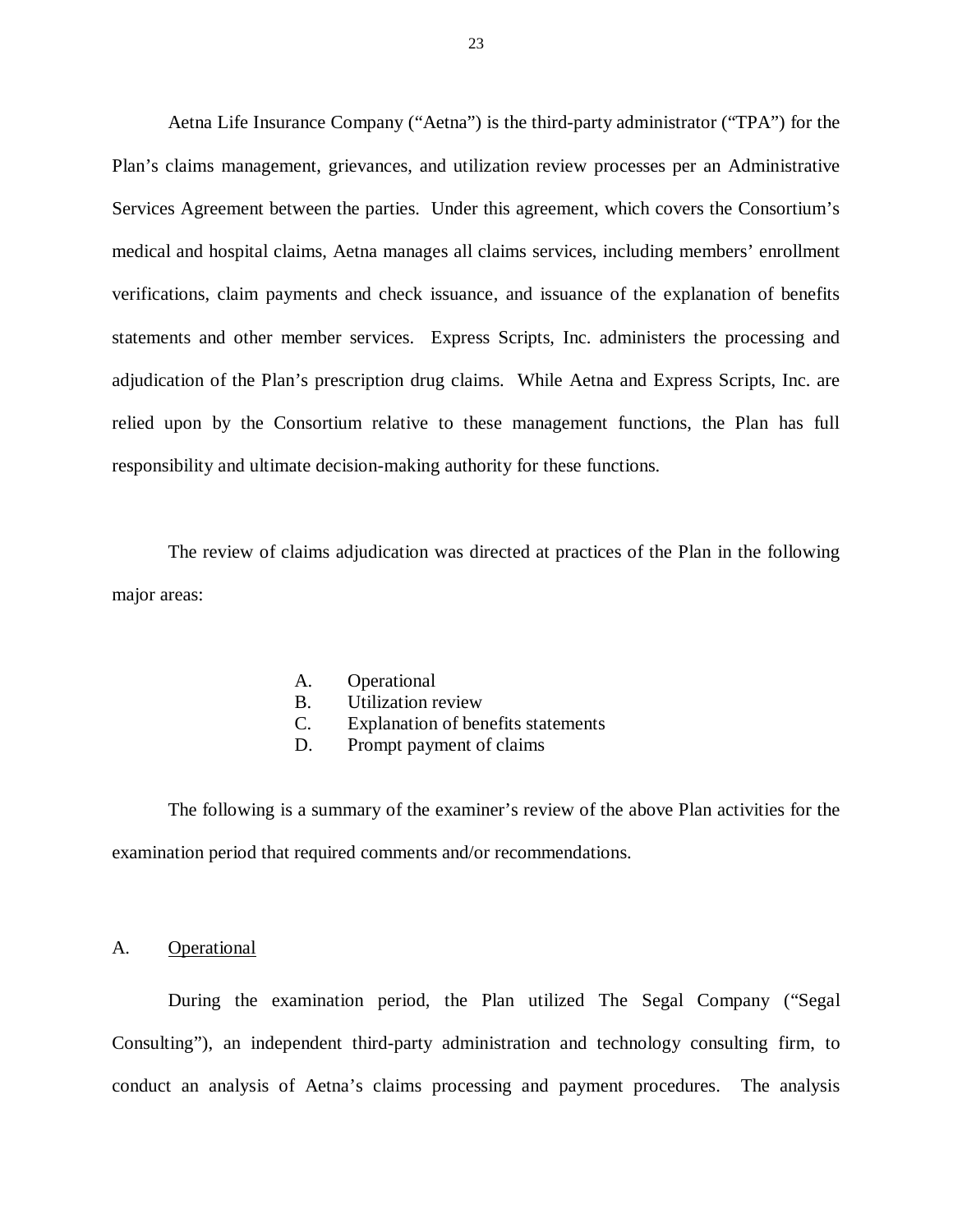included, but was not limited to, an evaluation of the claims processing and payment procedures utilized by Aetna in their administration of the Consortium's group health plan benefits. The analysis also encompassed Segal Consulting's review of the Consortium's prompt payment of claims results based on the requirements of the U.S. Department of Labor, which require 100% compliance within 30 calendar days, rather than on the requirements of New York Insurance  $Law$ 

 100% of all adjudicated claims based on the received and processed dates provided in the claim file. The file contained an overall population of 245,023 medical claims processed during the twelve-month period January 1, 2012 through December 31, 2012. The results of Segal Consulting's analysis revealed that Aetna processed 97.13% of all claims within 14 calendar days of receipt and 98.84% of all claims within 30 calendar days of receipt. The process and benefits gained by the Plan retaining Segal Consulting to review the claims processing practices of Aetna will be further enhanced by the Consortium requiring Segal Consulting to expand the scope and review of its analysis to include the New York Insurance Law prompt pay statutes. Currently the contract with Segal does not specify any particular requirements regarding which statutory requirements to enforce. The examiner reviewed Segal Consulting's "turnaround time analysis" which tested

 Segal Consulting, includes New York's statutory requirements and compliance as part of the scope of its audits of the Plan's claims processing TPA, Aetna Life Insurance Company. A similar recommendation was made in the prior report on examination. It is recommended that the Plan ensure that its independent third-party administrator,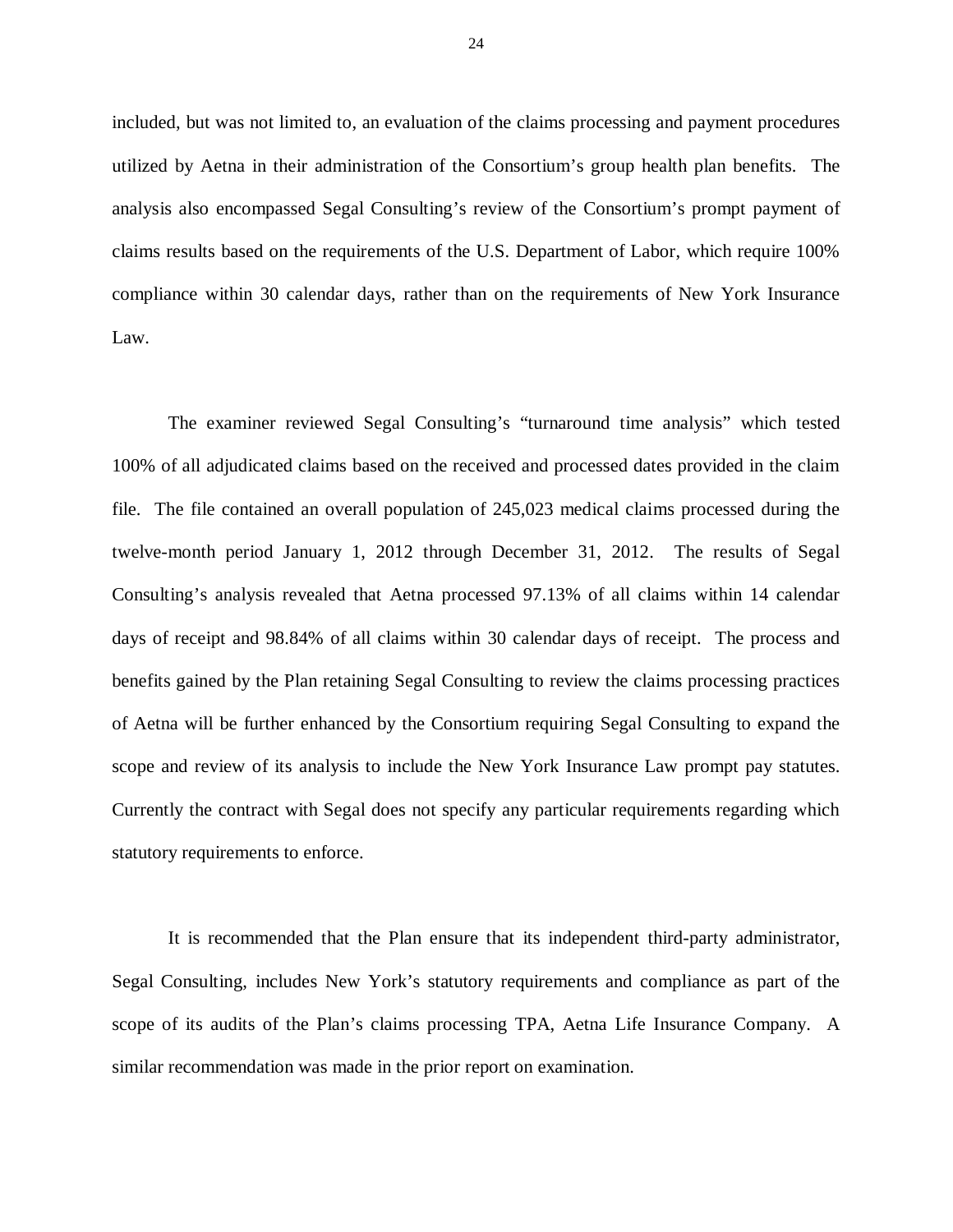#### <span id="page-26-0"></span> $B<sub>1</sub>$ Prompt Payment of Claims

 measure its compliance with Section 3224-a of the New York Insurance Law which provides the standards for prompt, fair and equitable settlement of claims for health care and payments for health care services. A review was made of Aetna's claims processing procedures and internal controls to

Section 3224-a(c)(1) of the New York Insurance Law states in part the following:

 "…any insurer or organization or corporation that fails to adhere to the standards contained in this section shall be obligated to pay to the health care provider or person submitting the claim, in full settlement of the claim or bill for health care services, the amount of the claim or health care payment plus interest on the amount of such claim or health care payment of the greater of the rate equal to the rate set by the commissioner of taxation and finance for corporate taxes pursuant to paragraph one of subsection (e) of section one thousand ninety-six of the tax law or twelve percent per annum, to be computed from the date the claim or health care payment was required to be made. Where the amount of interest due on such a claim is less than two dollars, and insurer, organization or corporation shall not be required to pay interest on such claim."

 reveal any issues with regard to the Plan's compliance with Sections 3224-a (a) and (b) of the New York Insurance Law. Therefore, additional testing procedures were not performed for those sections of law. The examiner's sampling of the Plan's 2014 calendar year paid claims data file did not

 evaluating Aetna's internal control procedures relating to the proper calculation and payment of interest on claims that were deemed to be late. The review included a non-statistical sample of twenty-five (25) claims that were paid late during 2014. The sample of the twenty-five claims revealed that twenty-one (21) of the claims that were paid late in violation of Section 3224-a of The examiner did perform a review of Section 3224-a(c)(1), cited above, for purposes of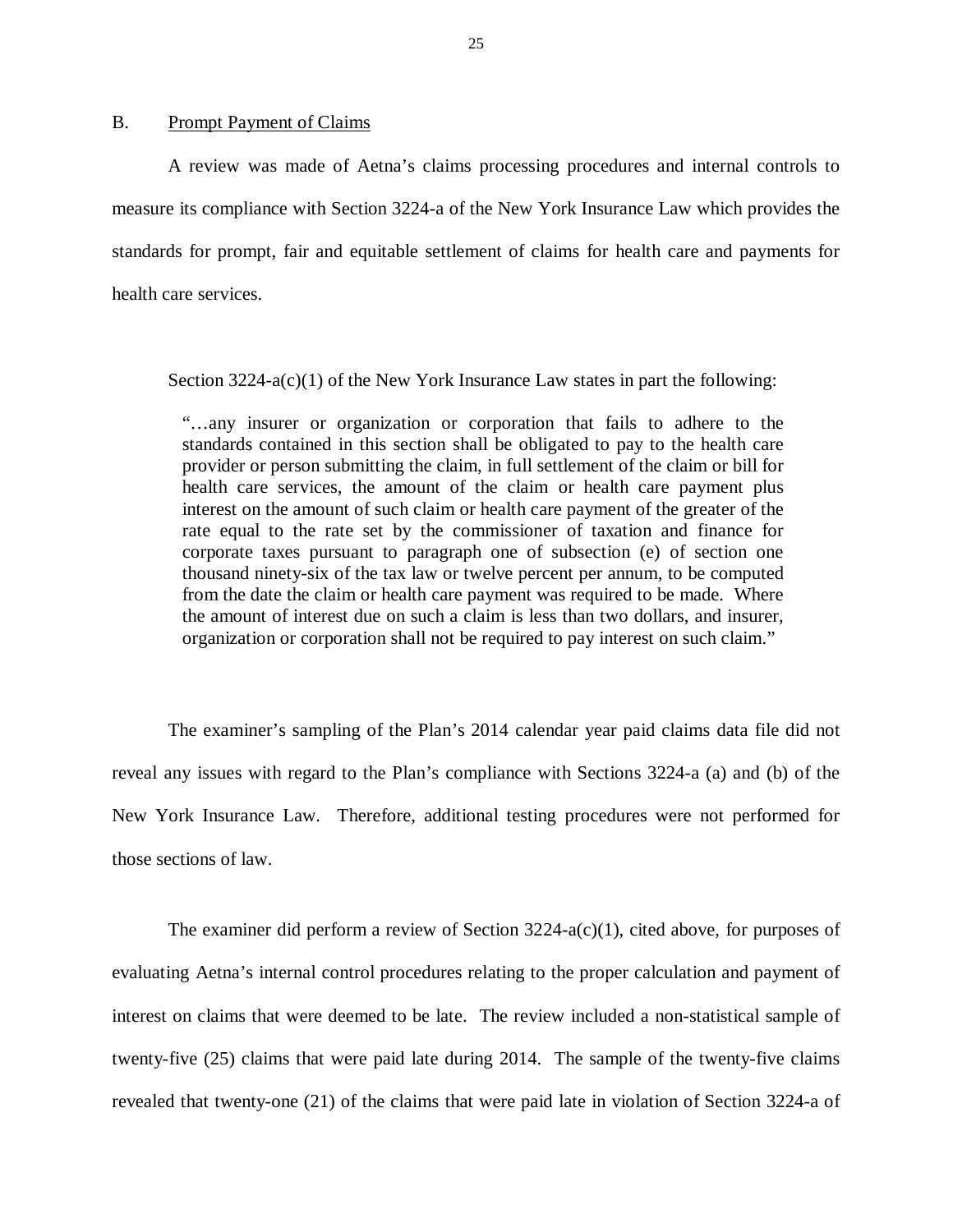the New York Insurance Law properly included applicable interest payments as required by New York Insurance Law Section 3224-a(c). The remaining four out of the sample of twenty-five claims or 16% that were paid late did not include the requisite additional delinquent interest payments.

 timely processing and adjudication of the Plan's claim payments in accordance with the above mentioned New York Prompt Pay Law. It is the responsibility of the Consortium to proactively monitor and ensure Aetna's

 It is recommended that the Consortium institute controls to ensure that Aetna processes the Plan's claims in a manner that is in full compliance with Section 3224-a of the New York Insurance Law. A similar recommendation was made in the prior report on examination.

 It is also recommended that the Consortium institute audits of Aetna's claim-adjudicating practices to ensure that the Plan is in full compliance with New York Insurance Law Section 3224-a. A similar recommendation was made in the prior report on examination.

 It is recommended that the Plan, through its TPA Aetna, ensure that claims affected by Aetna's internal control deficiencies be corrected, including reimbursing all claimants who never received additional interest for the late payment of claims as required by New York Insurance Law Section 3224-a(c). A similar recommendation was made in the prior report on examination.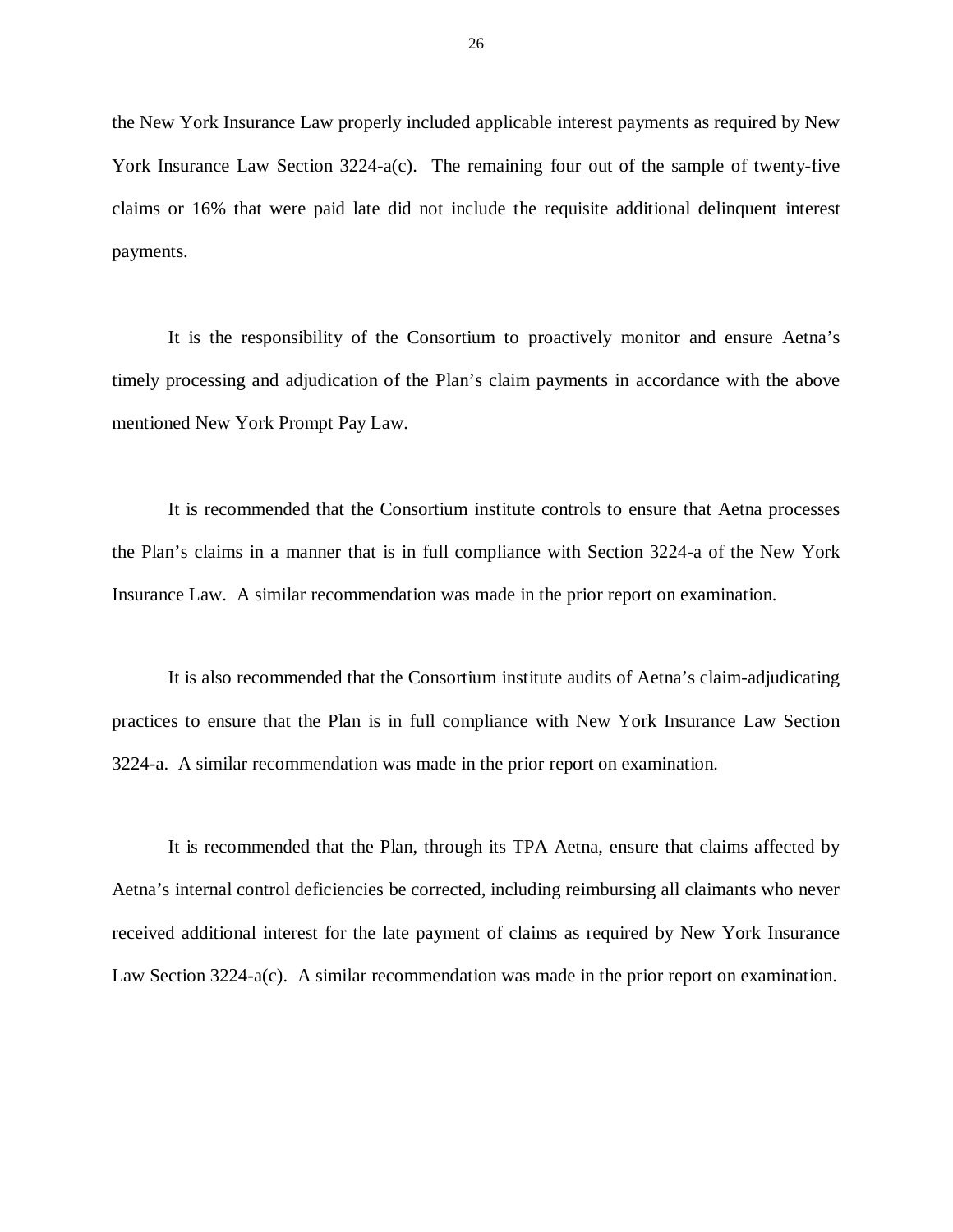### **6. COMPLIANCE WITH PRIOR REPORT ON EXAMINATION**

 (page numbers refer to the report on examination): The prior report on organization included eight (8) recommendations detailed as follows

#### **PAGE NO.**

### **ITEM NO.**

#### **Operational**

1. party auditor, Thomson Reuters, include statutory compliance as part of the scope of its audits of the Plan's TPA, Aetna Life Insurance Company. It is recommended that the Plan ensures that its independent third-16

 *The Plan has not complied with this recommendation.* 

### Claims Processing

 $2.$  Insurance Company, is processing and paying claims accurately. It is recommended that the Plan ensures its TPA, Aetna Life 17

 *The Plan has not complied with this recommendation.* 

### Utilization Review

3. processor, Aetna Life Insurance Company complies with New York Insurance Law Sections 4903(c), 4904(e), and Department Regulation No. 166. It is recommended that the Plan ensures its contracted claims 19

 *The Plan has complied with this recommendation.*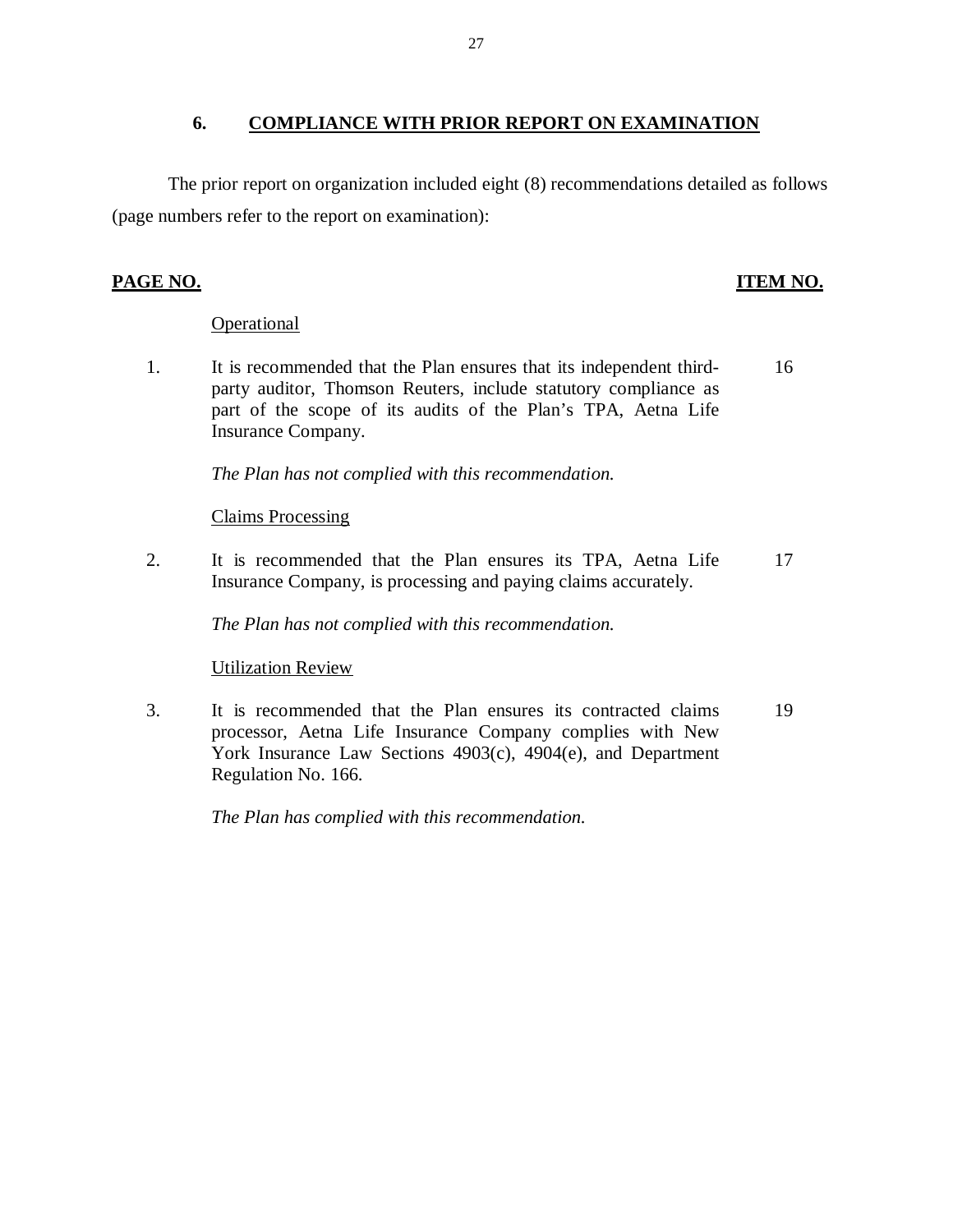#### **Explanation of Benefits statements**

 4. Although ALIC, pursuant to its contractual agreement with the 21 Plan, is responsible for sending EOBs on behalf of the Plan to the Plan's members and providers, the management of PNW retains the ultimate responsibility for compliance with applicable provisions of the New York Insurance Law and related regulations. Therefore, the Plan's management must be diligent in its oversight of its market conduct activities, including the dissemination of EOBs. In this regard, although ALIC is regulated by the State of Connecticut, it is incumbent upon ALIC to be aware of and comply with pertinent New York Insurance Laws and regulations when processing the Plan's claims and in providing appropriate documents, including EOBs to the Plan's members and providers on the Plan's behalf.

28

#### *The Plan has complied with this recommendation.*

5. Aetna, comply with New York Insurance Law Section 3234 and provide its members with explanation of benefits statements that are complete, clear, accurate, and otherwise comply with all aspects of that Law. It is recommended that the Plan ensures its claim processing TPA, 21

 *The Plan has complied with this recommendation.* 

#### **Prompt Payment of Claims**

6. full compliance with Section 3224-a of the New York Insurance Law. It is recommended that Aetna institute controls to ensure that it is in 24

#### *The Plan has not complied with this recommendation.*

7. adjudicating TPA, Aetna, to ensure that it maintains full compliance with all aspects of Section 3224-a of the New York Insurance Law. It is also recommended that the Plan institute audits of its claim-<br>24

 *The Plan has not complied with this recommendation.*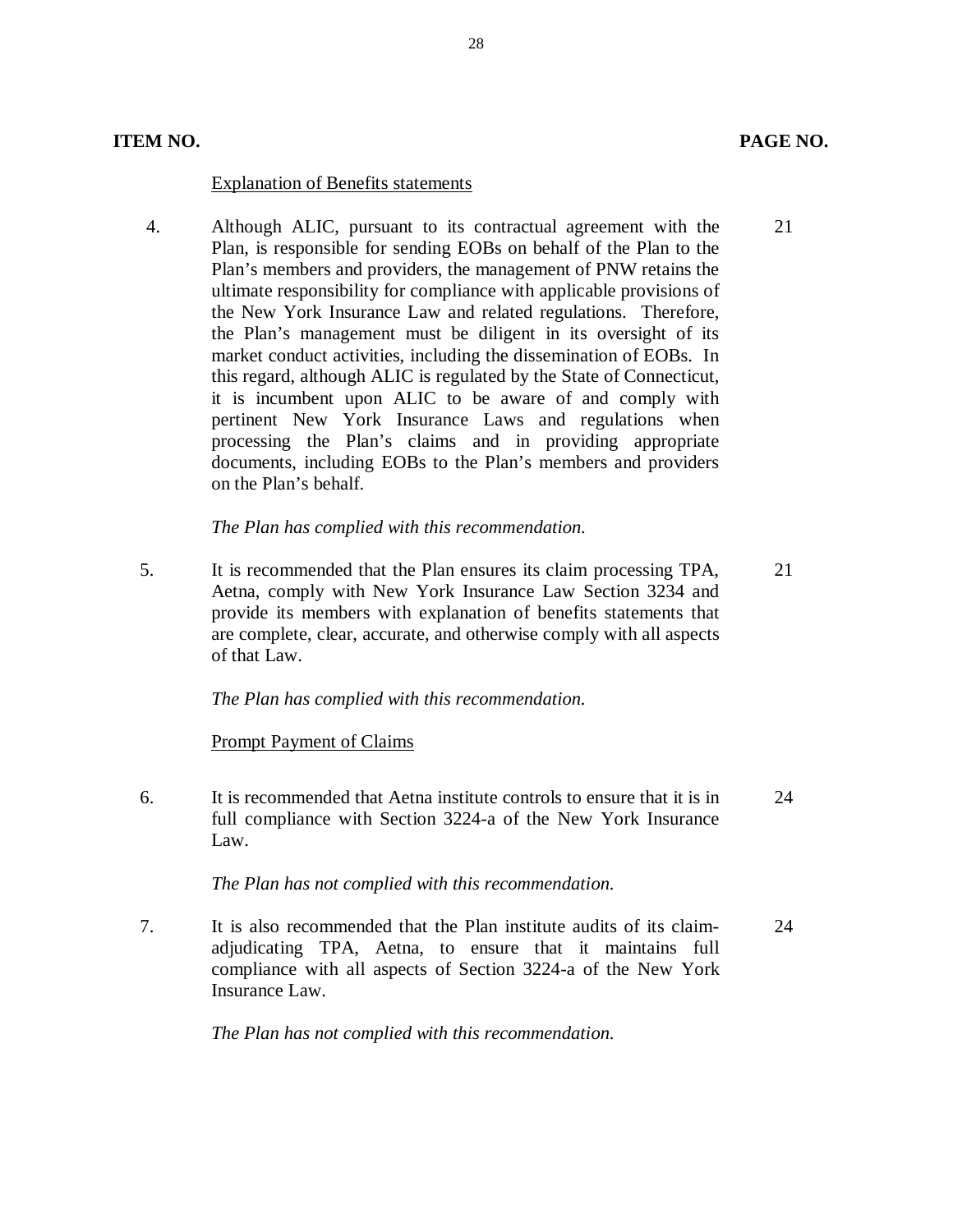### **ITEM NO.**

8. that claims affected by the aforementioned areas of compliance, occurring during and subsequent to the examination period be corrected. The Plan or its designee should ensure that such remediation is performed. It is recommended that the Plan, through its TPA Aetna, ensures 24

 *The Plan has not complied with this recommendation*.

#### PAGE NO.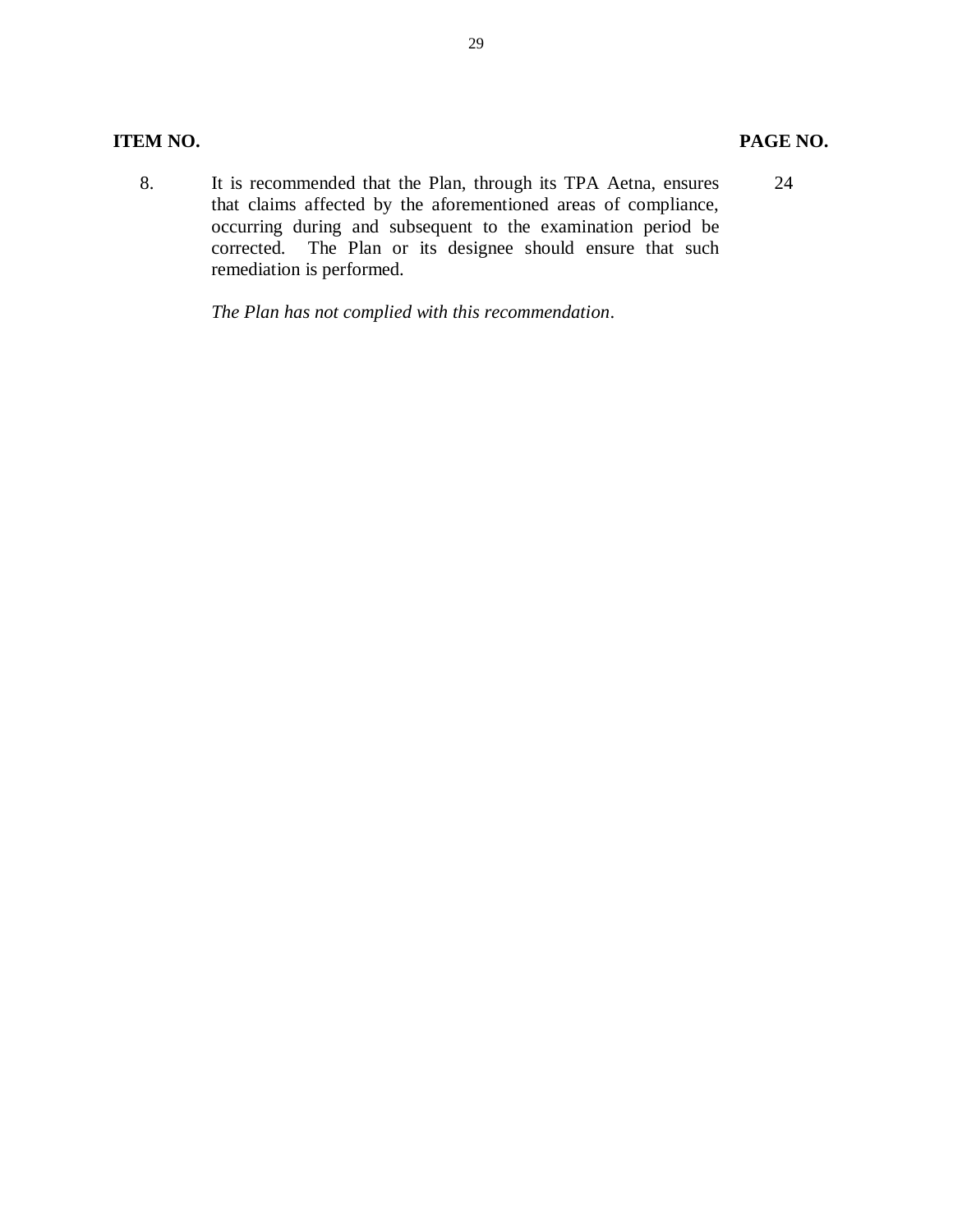#### **7. SUMMARY OF COMMENTS AND RECOMMENDATIONS**

#### **ITEM** PAGE NO.

#### A. **Investment Policy**

 the New York General Municipal Law and establish a comprehensive written investment policy. It is recommended that the Plan comply with Article 3, Section 39 of 6

#### $B<sub>1</sub>$ Joint Governance Board Agreement

 Board Agreement by having no more than twelve total members serving on the Consortium's Joint Governance Board. It is recommended that the Plan comply with its Joint Governance 8

#### C. Municipal Cooperation Agreement

 Municipal Cooperation Agreement which complies with all of the requirements of Section 4705 of the New York Insurance Law to the Department for approval. It is recommended that the Consortium submit an amended 10

#### D. Custodian Agreement

- $\mathbf{i}$ . Custodial Agreement with U.S. Bank National Association ("U.S. Bank") as well as the name included on U.S. Bank's monthly bank statements to Putnam/Northern Westchester Health Benefits It is recommended that the Consortium amend the name listed in its Consortium. 11
- $ii.$  Custody Agreement to indicate that New York State's laws apply to It is recommended that the Consortium revise Section 17.8 of its the Agreement. 12

#### E. Stop-loss Insurance Policy

 of the New York Insurance Law by maintaining aggregate stop-loss coverage with an annual aggregate retention amount or attachment point that does not exceed the statutory maximum limitations. It is recommended that the Consortium comply with Section 4707(a) 15

30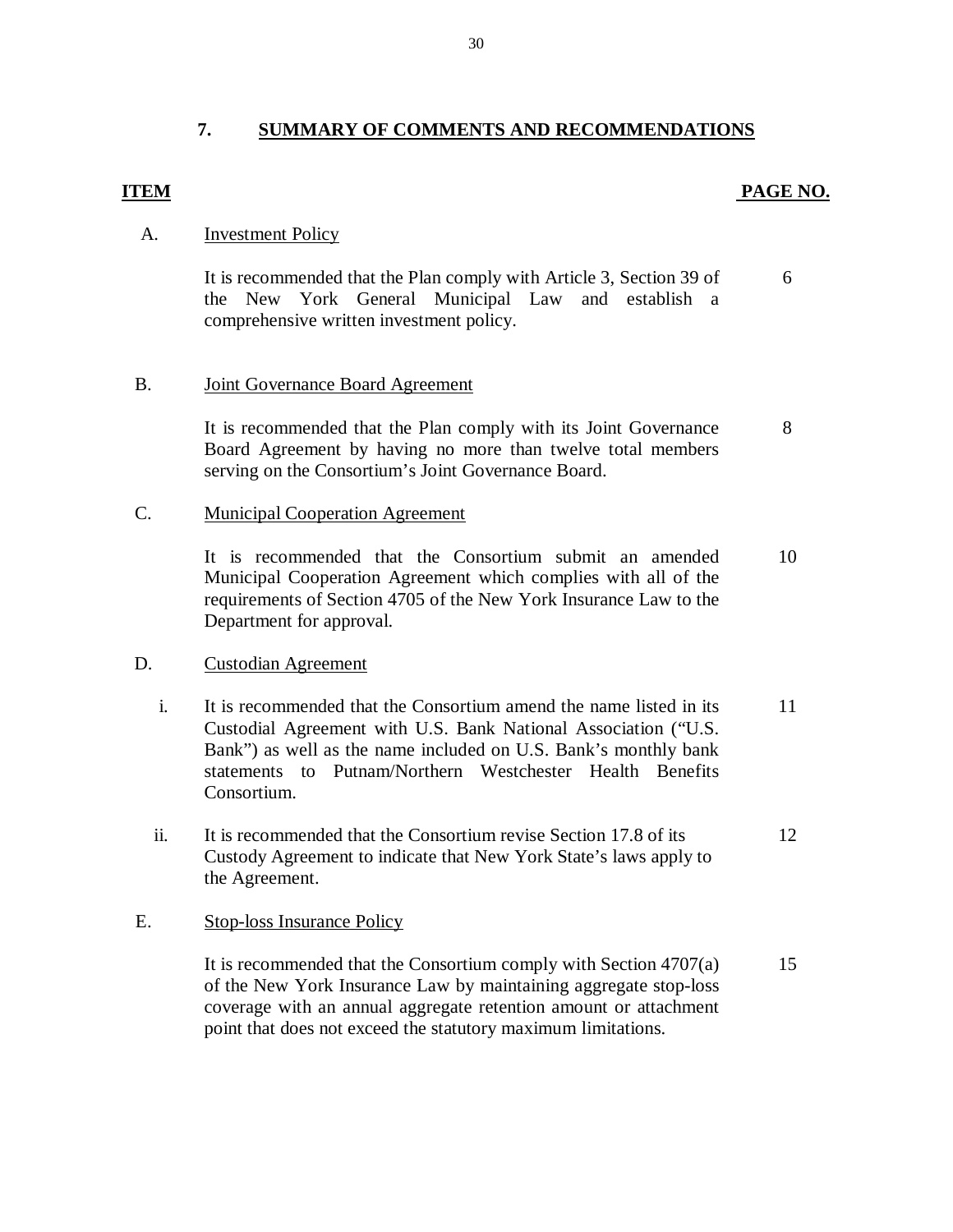### **ITEM** PAGE NO.

24

#### F. Financial Statements

 Regulation No. 118 (11 NYCRR 89) and refrain from receiving assistance with the preparation of its financial statements from the same CPA firm that is simultaneously auditing the Consortium's financial statements for external filing purposes. It is recommended that the Plan comply with Part 89.5 of Insurance 17

#### G. Claims Unpaid

- $\mathbf{i}$ . incurred claims balance, as reported in the Plan's filed financial statement, reconciles with the report issued by the Plan's outside It is recommended that the Plan ensure that its fiscal year-end actuary. 22
- $ii.$  when preparing the Consortium's claims lag triangle reports. The Plan should also be vigilant to ensure that the information that is being recorded in the reports is complete and reliable. It is recommended that the Plan exercise due care and vigilance 22

#### H. **Operational**

 party administrator, Segal Consulting, includes New York's statutory requirements and compliance as part of the scope of its audits of the Plan's claims processing TPA, Aetna Life Insurance Company. A similar recommendation was made in the prior report It is recommended that the Plan ensure that its independent thirdon examination.

#### I. Prompt Payment of Claims

- $i$ . that Aetna processes the Plan's claims in a manner that is in full compliance with Section 3224-a of the New York Insurance Law. A similar recommendation was made in the prior report on examination It is recommended that the Consortium institute controls to ensure It is recommended that the Consortium institute controls to ensure<br>that Aetna processes the Plan's claims in a manner that is in full<br>compliance with Section 3224-a of the New York Insurance Law. A<br>similar recommendation w
- ii. Aetna's claim-adjudicating practices to ensure that the Plan is in full compliance with New York Insurance Law Section 3224-a. A similar recommendation was made in the prior report on It is also recommended that the Consortium institute audits of examination. 26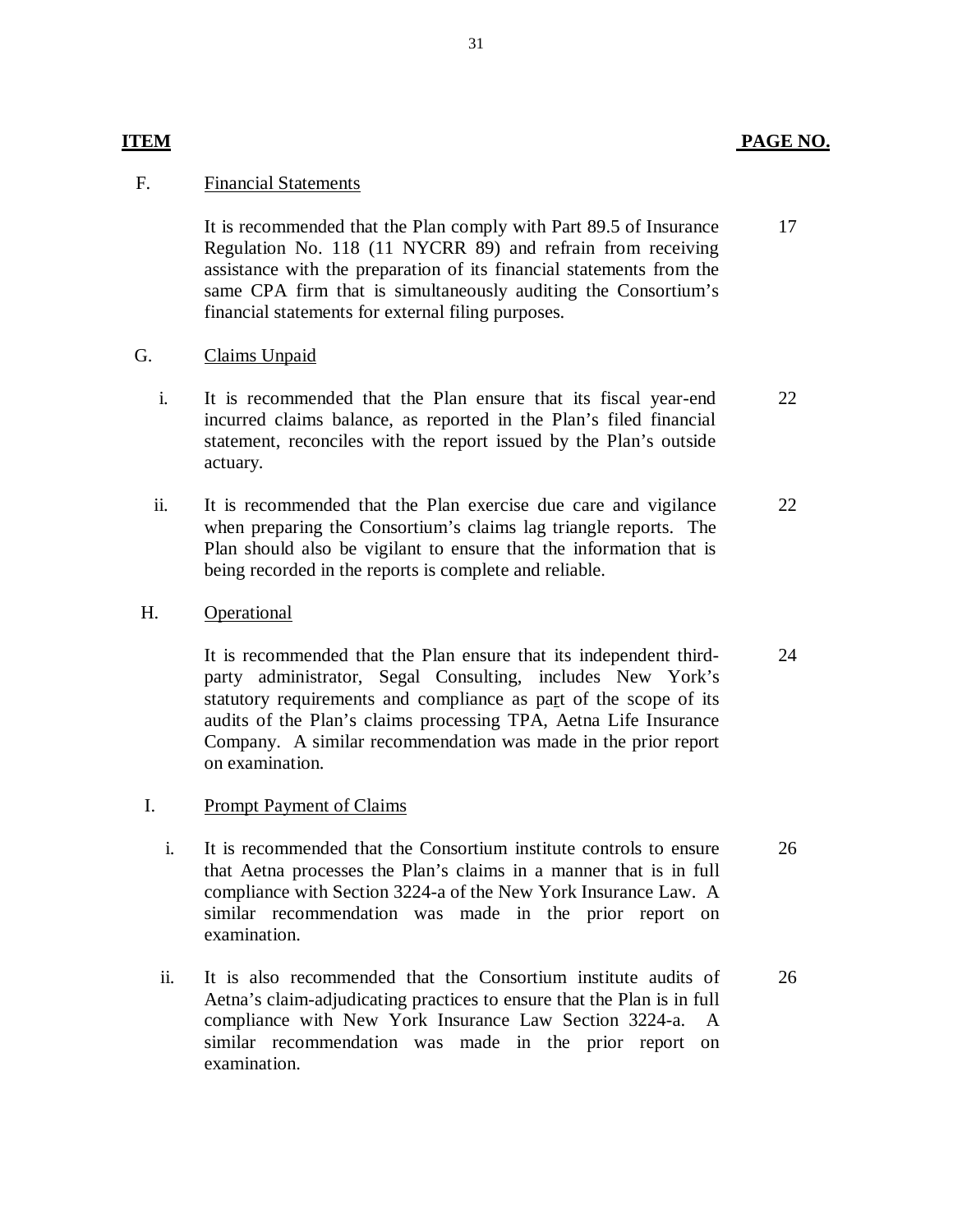### **ITEM PAGE NO.**

iii. claims affected by Aetna's internal control deficiencies be corrected, including reimbursing all claimants who never received additional interest for the late payment of claims as required by New York Insurance Law Section 3224-a(c). A similar recommendation was made in the prior report on examination. It is recommended that the Plan, through its TPA Aetna, ensure that 26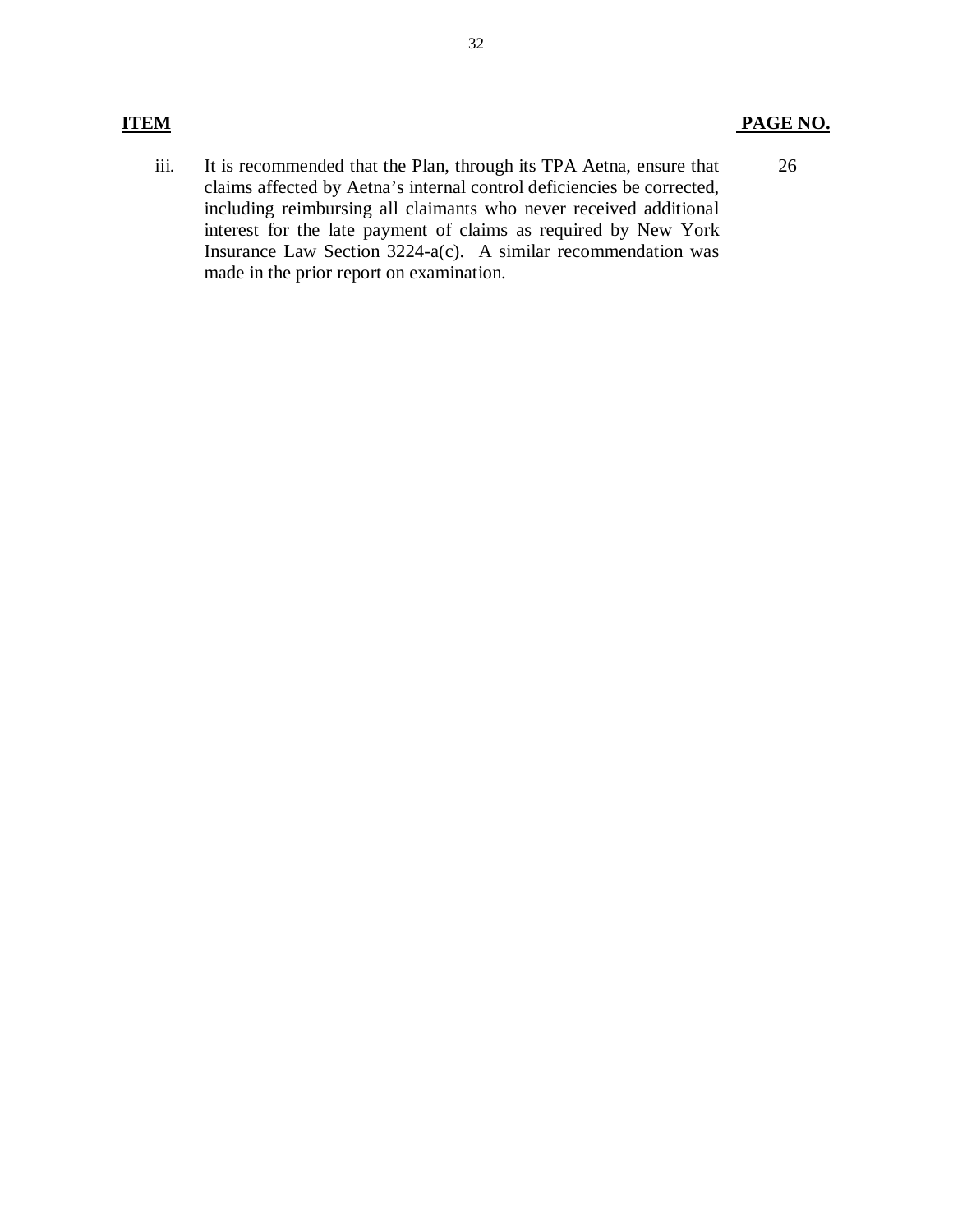Respectfully submitted,

 Kenneth Merritt Associate Insurance Examiner  $\frac{|S|}{|S|}$ 

STATE OF NEW YORK ) COUNTY OF NEW YORK) ) SS  $\mathcal{L}$ 

 **Kenneth Merritt**, being duly sworn, deposes and says that the foregoing report submitted by him is true to the best of his knowledge and belief.

> $/S/\sim$ Kenneth Merritt

 Subscribed and sworn to before me this  $\_\_\_\_\_\_\$  day of  $\_\_\_\_\_\$  2016.